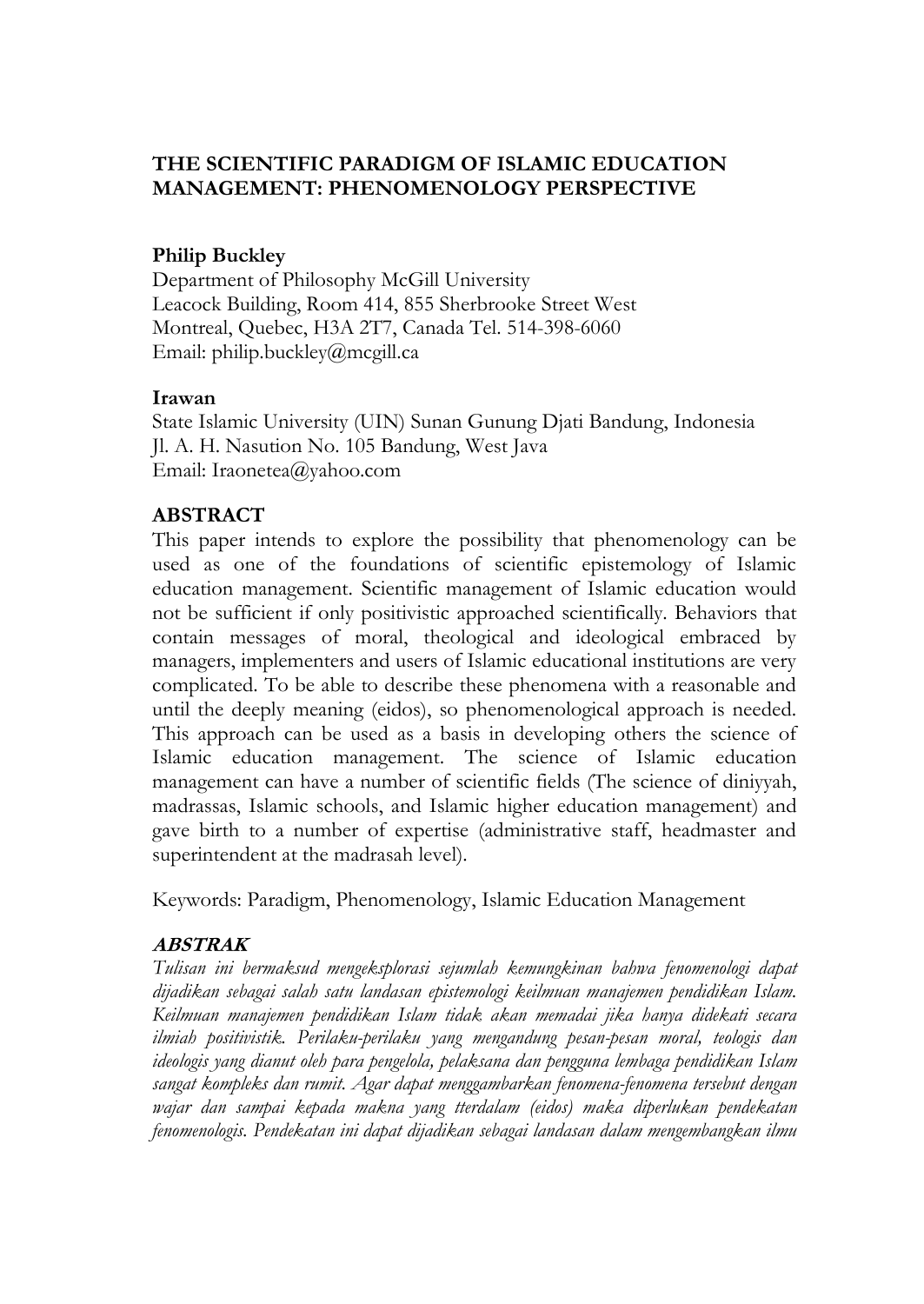*manajemen pendidikan Islam. Ilmu manajemen pendidikan Islam bisa memiliki sejumlah bidang keilmuan (ilmu manajemen madrasah, pesantren, diniyyah dan perguruan tinggi Islam) dan melahirkan sejumlah keahlian (tenaga administrasi di madrasah, kepala madrasah dan pengawas madrasah).* 

*Kata Kunci : Paradigma, Fenomenologi, Manajemen Pendidikan Islam* 

#### **INTRODUCTION**

Around the year of 2009s, a study of Islamic Education Management often done in almost all Islamic Religious Higher Education Institution (PTKI) in Indonesia. This phenomenon is gaining momentum after a number of State of Islamic Institute (IAIN) (Jakarta, Yogyakarta, Malang and Bandung) in the time frame of 2004-2006s, successfully transformed institutional and management become State of Islamic University (UIN). In the same year, Majors of Department of Islamic Education (Kependidikan Islam) was renamed the Department/Studies Program of Islamic Management (Manajemen Pendidikan Islam) (PMA No. 39 of 2009). Since then, a number of Islamic Universities (UIN, IAIN, STAIN and other STAI) began to open MPI Programs and rename KI Study Programs be MPI program.

In 2012s, the Faculty of Tarbiyah and Teacher Training of UIN Sunan Gunung Jati Bandung changed the KI program into the Department of MPI and got accreditation A in the 2013. In this year, the Post Graduate Program of UIN Sunan Gunung Jati Bandung was opened for Magister Program of Islamic Education Management. Until the year 2013, there are approximately 40 MPI graduate programs throughout Indonesia scattered UIN, IAIN, STAIN, and some Islamic Higher Education Partikelir Indonesia. In that year, they agreed to make an MPI graduate program Communication Forum in Indonesia. On May 24, 2014, they declared the establishment of the Association of Islamic Education Management Scholars (ASMAPI) Indonesia in Bandung. This association is independent and focused on scientific development and Islamic education management in practice. The first Conference of ASMAPI-Indonesia take place at Bandung on 25-27 November 2015. In 2015 changed be ASPIMAPI-Indonesia (The Indonesian Association of Islamic Education Management Scholars, Professions, and Institutions).

This paper intends to respond to the rapid development of Islamic education management study to formulate a foundation of epistemological scientific MPI, so that MPI had a basic science that clearly so that its existence as a science recognized as part of science education Islam (Islamic Education/Tarbiyah science) and a branch of Islamic Sciences (Studies). Epistemological approaches that are used to build the science of Islamic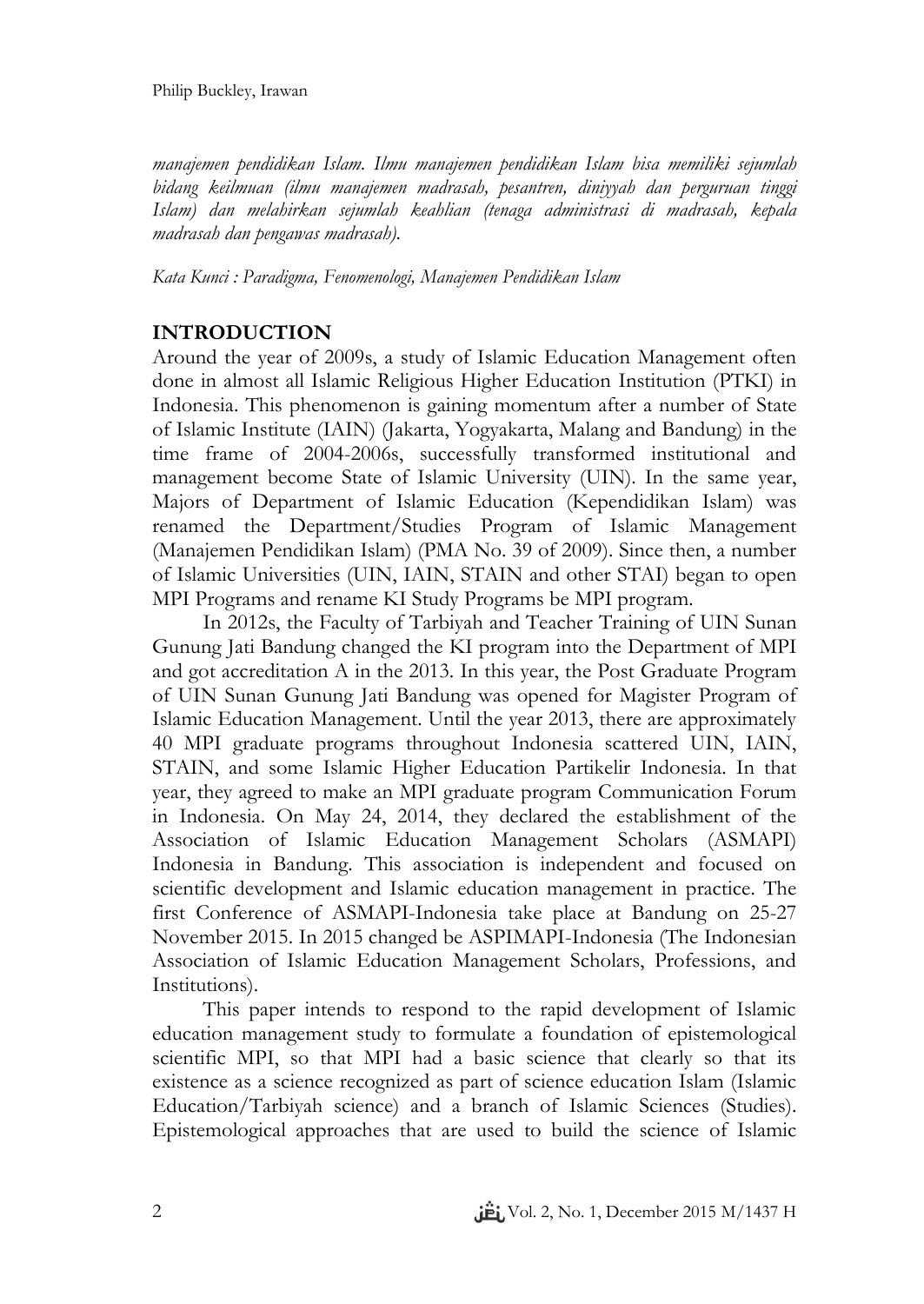education management in this paper is phenomenology. In phenomenology, the whole event, events, actions and activities of management of education in Islamic educational institutions into ground of data construct theories of Islamic education management. The basic of epistemic principles are then formulated a design of MPI-based research methodology of phenomenology, the paradigm of natural and typicaly the scientific Indonesian MPI.

# **DISCUSSION**

#### **The Spirituality of Management**

So many management change projects that integrate spirituality in their organizational development. This spiritualization of corporations is not a return to Weber's traditional mode of legitimating, but rather an integrated part of a modern project of aesthetization and spiritualization of the discourse of management. There are the focus on values in the corporations (i.e., to make them be conscious of values and to refer to the vision and missions of the corporation) is made easy through the creation of collective spiritual values expressed through New Age mythology (Rendtorff in Koslowski, 2010. p. 19).

Spiritualized management allows for personal development and individual self-realization in corporations, rather than reducing human beings to work machines; employees are taken seriously as complex beings. From the New Age perspective of Eastern mythology, the justification for business ethics and corporate social responsibility are based in ideas of the soul. Each individual should demonstrate the capacity to take responsibility for him or herself, for their community, and for society. The anthropologist Karen Lisa Salmon argues that this position can easily be integrated into a neoliberal conception of the economy, because it is based on individualism. We see that it starts with the feelinas and emotions of individuals and their spiritual understandings of themselves and their responsibility. Moreover, it is a dogma of the New Age movement in management that personal success is based on the holistic integration of spiritual, private, and professional life. This is why management has become "whole-life management". Spiritual management is based on a kind of the law of Karma, where the journey into the self contributes to the enrichment of organizational life. Whole-life management helps to integrate the individual in the cosmos, to bring about a closer relationship between the self and the world. The idea is that whole-life management integrates personal desire and the sense for the community so that the journey into the self will in the end, be better for the common good (Rendtorff in Koslowski, 2010, p. 38).

An example of this kind of whole-life management can be found in the book Corporate Religion by the Danish marketing expert, Jesper Kunde.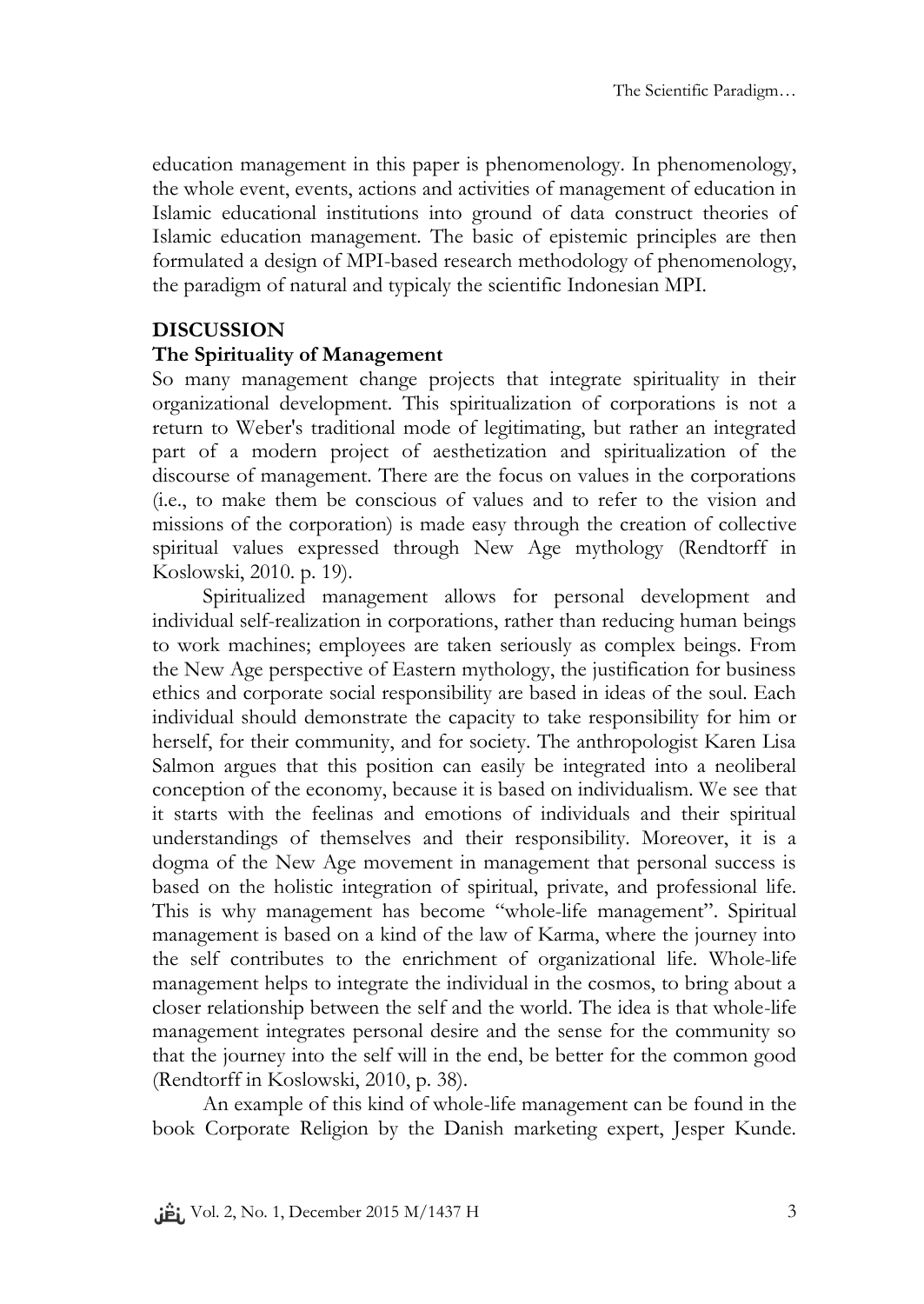Kunde is a very good example of the New Age approach in his dissatisfaction with the secularization of business and with the demotivation of those working under increasing bureaucratization. His work can be conceived as an effort to reckon with the dissolution of Protestant ethics in modern business. Kunde argues that clearly focused strategies, which are based on strong values, are conditions for corporate survival in a society of fragmenting values. Both employees and customers have to be bonded emotionally to the corporation, if the corporation is going to have a chance for survival and growth in a competitive world economy (Rendtorff in Koslowski, 2010, p. 38).

Kunde argues for a return to a religiously based corporation and a strategy of corporate religion that is not only based in rational and economic bottom-line values, but that also grounds strategy and management holistically in the qualitative and emotional values of the corporation. According to this conception, "religion" (conceived as common visions, ideals, and ideology) is necessary for creating a well-functioning modern corporation. In a number of case studies of corporations such as Microsoft, Coca Cola, Walt Disney and The Body Shop, Kunde shows how these corporations can be said to operate according to a concept of corporate or brand religion, where the corporation is organized around strong common values and where the consumer is strongly emotionally related to the products (Rendtorff in Koslowski, 2010, p. 39).

This idea of corporate religiosity can be considered as a response to the lack of spirituality in modern management strategies-from scientific to total quality management. It is also a reaction toward the growing fragmentation and dissolution of work life in times where the Protestant ethos has been weakened. Without corporate religion it is not possible to tie together a corporation, which encounters many secular and multicultural challenges, to its corporate identity and unified culture. In order to cope with the loss of meaning in modern society, Kunde presents strong and very well-formulated values and values-driven management as responses to the problems of leadership in corporations. The firm should work with immaterial values in values-driven management by formulating its vision and mission in order to ensure commitment and action from its employees. The conscious religious strategy of values-driven management is about belief, community, strong management, and commitment and engagement in work. The product of the firm should be branded as something very special so that it is not just some other thing to buy: It should be endorsed by consumers as something vital for their identities and existence (Rendtorff in Koslowski, 2010, p. 39).

A very classical example is the American motorbike corporation Harley Davidson, which can be characterized as a corporation with a strong brand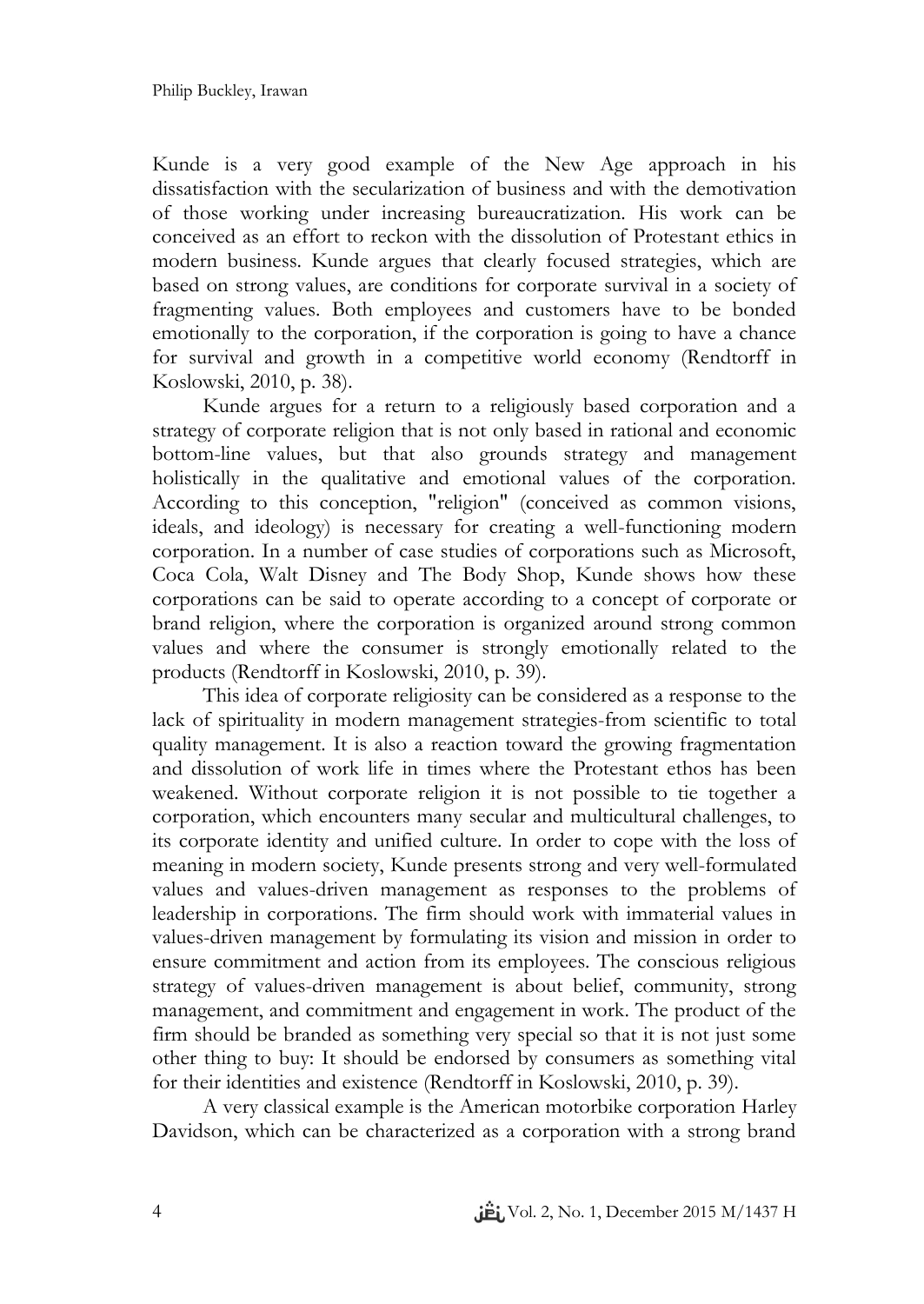that understands the necessity to cultivate immaterial corporate values should be viewed as a good thing. It shows that a company has a clear idea and that this brand has been communicated efficiently to the environments. Kunde's concept of corporate religion is not designed to be cynical or nihilistic, but a rather loose concept, in the sense that "religion" means to have values and believe them. I think that this concept of corporate religion is, however, still problematic because the metaphor changes the corporation info a kind of religious sect with all the implications of manipulation, domination, and ideology that such a characterization entails (Rendtorff in Koslowski, 2010, p. 40).

Even though they are not necessarily better than other motorbike products, a Harley Davidson motorcycle is considered as much more than a simple motorbike. It is rather a lifestyle signifier, a form of identification, and possessing one is even viewed by many as the key to freedom and a part of achieving the American dream. At a time when the corporation was about to go bankrupt, Harley Davidson invented a new strategy whereby the firm focused on brand value, which, in this context, we might call the religious and emotional image of the corporation. They actively worked to create a community where customers and employees became emotionally linked to the firm. We might even say that they were encouraged to become disciples of the congregation of Harley Davidson (Rendtorff in Koslowski, 2010, p. 40).

Kunde draws our attention to the branding and strategy of the cosmetics company The Body Shop. The Body Shop operates as a political company, which has been able to combine the political and the religious content in the image of its products. Their brand is riot only about selling cosmetics but they are perceived as a knowledge-based company, which uses its product to encourage an environmental consciousness and lifestyle among its customers. With the concept of "caring cosmetics". The Body Shop has produced cosmetics as a specific brand value for customers. The firm uses its products to signal larger political values and ideals and to connect them with strong emotional content. In this sense, The Body Shop has turned its green profile into a religion (Rendtorff in Koslowski, 2010, p. 40).

We can mention many other examples of companies that have worked to foster immaterial values, who have increased the emotional significance of their brand and their products for customers, and that also have intensified employee motivation. As mentioned previously, it is the task of corporate religion to link the customers to the firm by emphasizing that the products of the firm are expressions of attitudes and values. In this context, corporations organize events and other initiatives (e.g., making slogans that contribute to the promotion of a lifestyle through the image of the firm) in order to ensure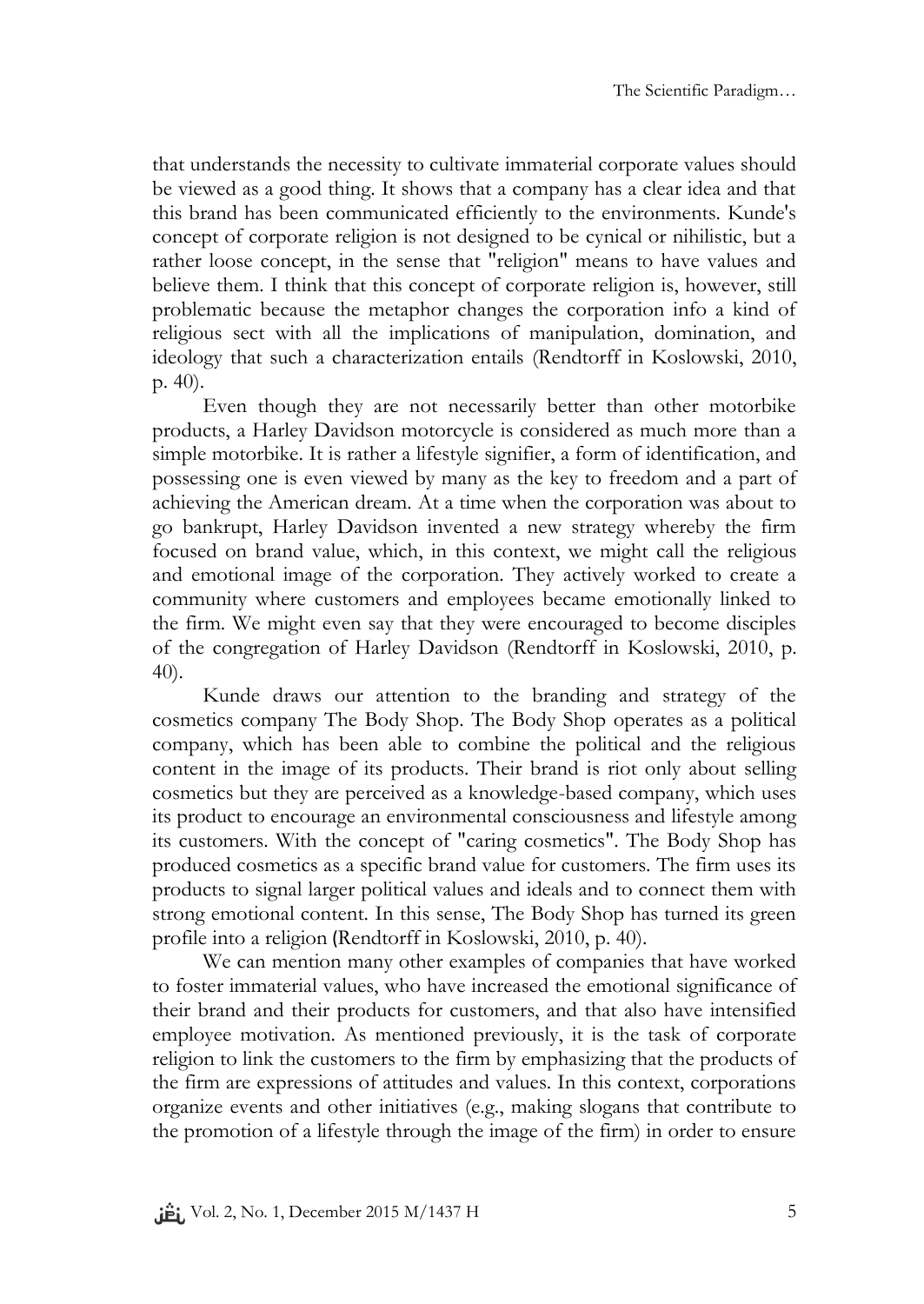the loyalty and emotional binding of individuals to the firm (Rendtorff in Koslowski, 2010, p. 41).

This ideological and strategic concept of corporate religion as the basis for promoting the legitimacy of corporations in modern society is based on a number of simple values and statements, which are imbued through all, levels of the organization through its mission statement. This mission statement should function like a Bible for the corporation. In the fight to establish an emotional engagement among employees and customers in the firm, it is important to work with simple and strong formulations of values in order to give the vision and mission of the firm strategic power and weight. Moreover, it is important to emphasize that corporate religion, based on a powerful and charismatic style of leadership, is an important condition for realizing the values of the firm. As a strong leader, the manager and CEO must present him- or herself as an incarnation and symbol of the values and personality of the totality of the corporation (Rendtorff in Koslowski, 2010, p. 41).

In strong opposition to the idea of corporate religion we find the existentialist approach to management, which considers corporate religion as purely manipulative. This existentialist approach to business ethics has been proposed recently by a number of authors, including the provocative young consultant Kirstine Andersen, in her book Kierkegaard. These authors are trying to apply existentialist thinking to the relations of management and work life. An existentialist approach to management can, at the same time, be considered as continuing to search for a deeper meaning to business life. Existentialism in management refuses to reestablish a mystical new spirituality, but rather the aim is to make the existentialist search for individual meaning the basis for the social legitimacy of the firm (Rendtorff in Koslowski, 2010, p. 41).

From a critical view of capitalism we can, however, ask whether there is an existentialist philosophy of management. Critical authors would state that existentialism and management cannot be combined and that this approach is an indication of an ideological use of existentialism to justify management. They would say that there is no room for singular existence and search for meaning in the large contemporary economic organizations and social systems. It looks very difficult to reestablish the individual meaning of life within the modern organization of work and it seems impossible to unite the private search for existential and religious meaning with specific work requirements in large organizations. This existentialist approach can be seen as a response to a Protestant ethics based on the search for meaning in organizations with the recognition of the conditions of economic life in modernity (Rendtorff in Koslowski, 2010, p. 42).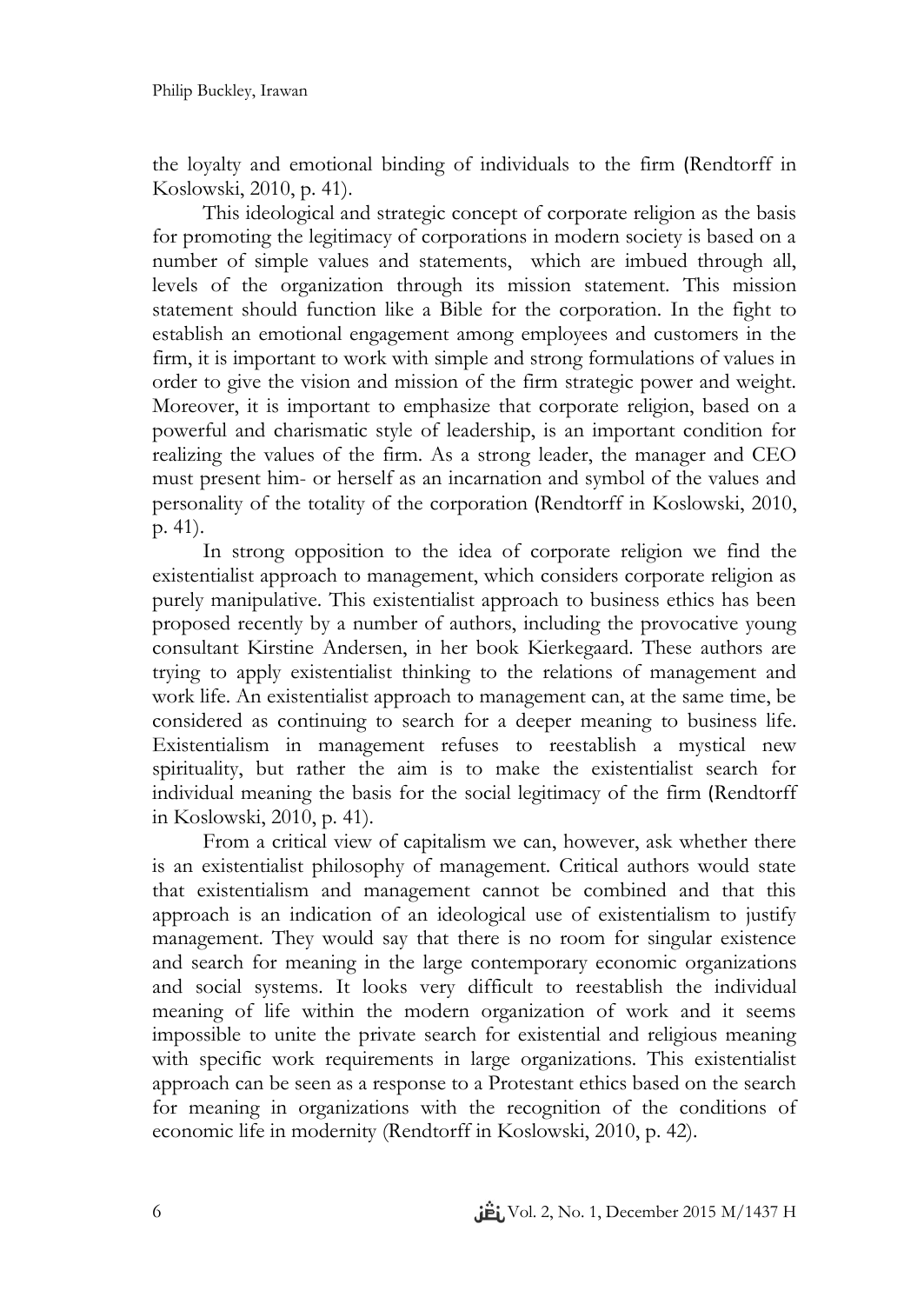Inspiration for basing corporate legitimacy on the existentialist calling can be found in the work of Soren Kierkegaard. Kirstine Andersen argues that Kierkegaard contributes to understanding management and governance by providing a poetic language of the working life. In existentialist philosophy, the search for dialogue and communication implies confidence and engagement with other human beings. Existentialism takes seriously the original signification of being a director, namely to search for a direction in existential terms. The manager is somebody who points to the direction of life and the experiences of life in organizations are concrete and existential. Existentialism can help us to perceive this concrete life in organizations. In the existential sense. managers are confronted with something larger than themselves when they have to make important decisions. Managers are choosing themselves and the situation when they make large decisions. They would have to deal with their professional life from the point of view of their existential engagement. Because it is impossible to ignore personal life and existence in professional life, its legitimacy is dependent on a harmonious relation between the personal and private convictions of individuals. Moreover, existential management is about recognizing the importance of human dignity and respect for employees and other stakeholders as human beings with infinite value (Rendtorff in Koslowski, 2010, p. 42).

Applying existentialist philosophy to management we can resume the existentialist challenge of management: The task of the manager is to come to terms with the fact that his/her role is a condition of life that he cannot escape, which is also a fact for the other human beings who are subordinate. Given this condition of his existence, the manager cannot avoid being forced to become him- or herself with a certain character, set of values, and particular conceptions of life. Indeed, it is an existentialist requirement fact that the ethical challenge is greater than the individual. There is a requirement of the ideality of the infinite in the ethics of existentialism, which assumes that moral and ethical choice involves existential engagement for the individual. As such. the strategy of legitimacy in existentialism implies a return to the personal conscience and engagement of the individual behind the mask of professional life as the basis for real professional commitment and responsibility (Rendtorff in Koslowski, 2010, p. 43).

As a modern version of Protestant ethics, existentialism puts the value of personal responsibility for one's action in the center of corporate legitimacy. But at the same time, the kind of existentialism that is proposed is in danger of loosing its roots in the critical attitude towards corporate life and becoming a new philosophy of meaning in the corporation, which after all is based on New Age philosophy. This would be the end of existentialism which means that the approach can indeed be criticized. Can we really build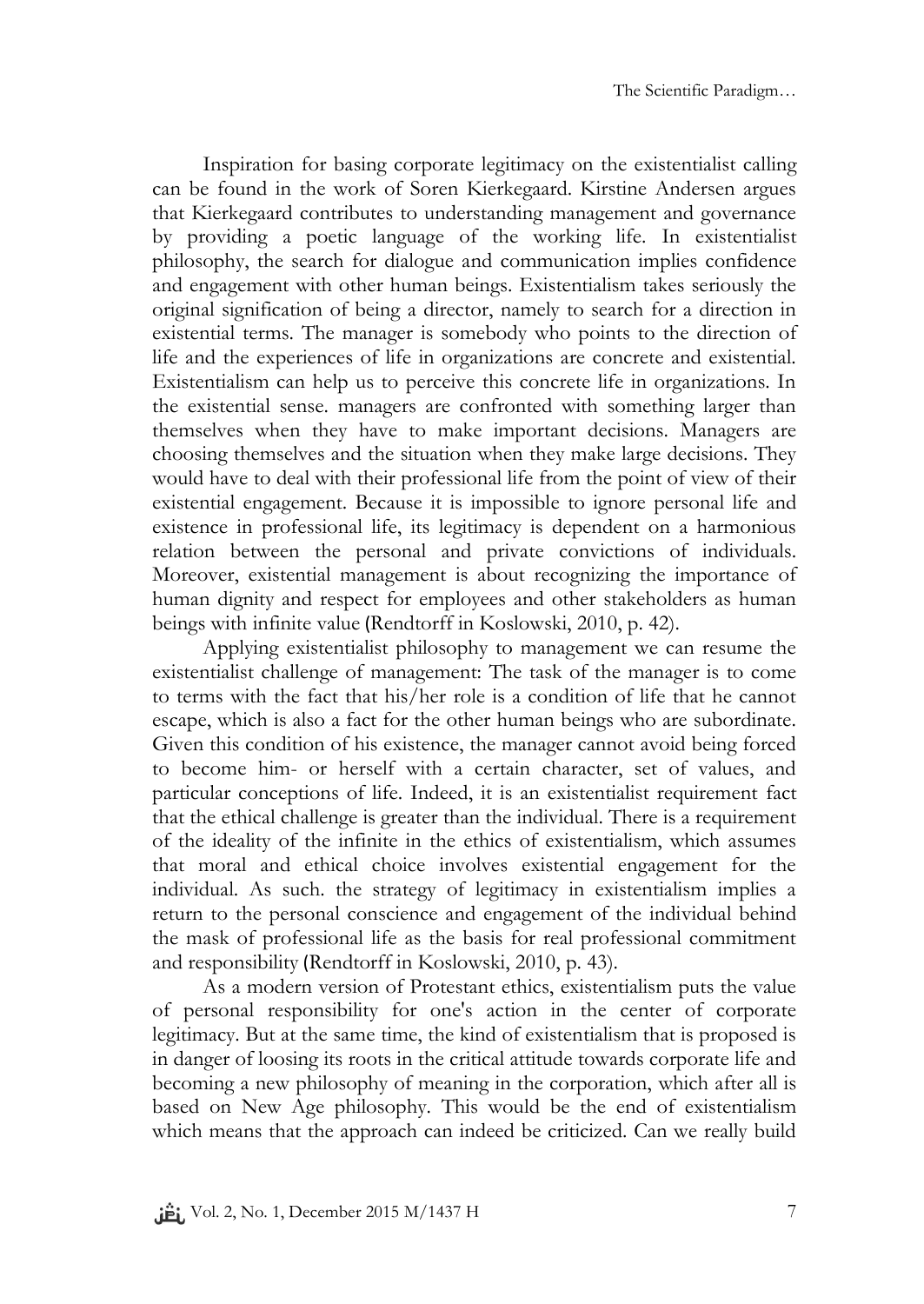professional life on personal values? Isn't it better to work with strict separation of spheres of values, of ethics, law, economics, and religion? In this sense an existentialist turn in business ethics is dangerous because it moves from formal rules of professional life towards individual emotions and conceptions that are outside the objectivity of professionalism. However, the counter argument is that you cannot separate personal responsibility from public functions and that government and management is a kind of decision making, which implies great personal responsibility, accountability, and integrity (Rendtorff in Koslowski, 2010, p. 43).

The question arises whether this reintroduction of the individual and his or her responsibility to the center of management in the existentialist approach inspired by Kierkegaard, does not hide some new forms of subjugation and domination that pose the danger of becoming a new kind of corporate religion. This may require analyzing these new kinds of management as forms of power. As Michel Foucault has shown, power is not always coercive. It has to be more subtle to remain strong. Governmental power can, in this sense, include responsibility and spirituality by manipulating the liberty of the employees. There is not, as such, a contradiction between power and liberty. On the contrary, power becomes more intense and efficient if it is not limited to individual initiative (i.e., the possibility to decide and to resist) but rather is based on individual freedom, action, and the search for meaning in life. The placement of the individual in the center of management in corporate religion and in the existentialist search for meaning can, therefore, still imply powerful discipline and coercion. Thus, modern technologies of management have understood that. it is important to insist on spiritualization and individualization of management. As the sociologist Richard Sennett-a close friend of Michel Foucault-has shown, the organization of work leaves organization hierarchical structure of traditional government in order to substitute this power with a more subtle, personalized, and polycentric form of management. Without opposing the importance of an existentialist criticism of the concept of corporate religion, these contemporary approaches are very powerful as expressions of the hidden discipline of management technologies (Rendtorff in Koslowski, 2010, p. 44).

Accordingly, we can emphasize three important dimensions: 1) A general theory of organization, which is built on systems theory and polycontextual understandings of the relation between firms and their environments. 2) Conceptualization of a concept of leadership as opposed to management, which implies a discussion of the role of the good leader and how the virtues of integrity, dignity, and judgment can be determinants for the right development of organizations. 3) Understanding how the strength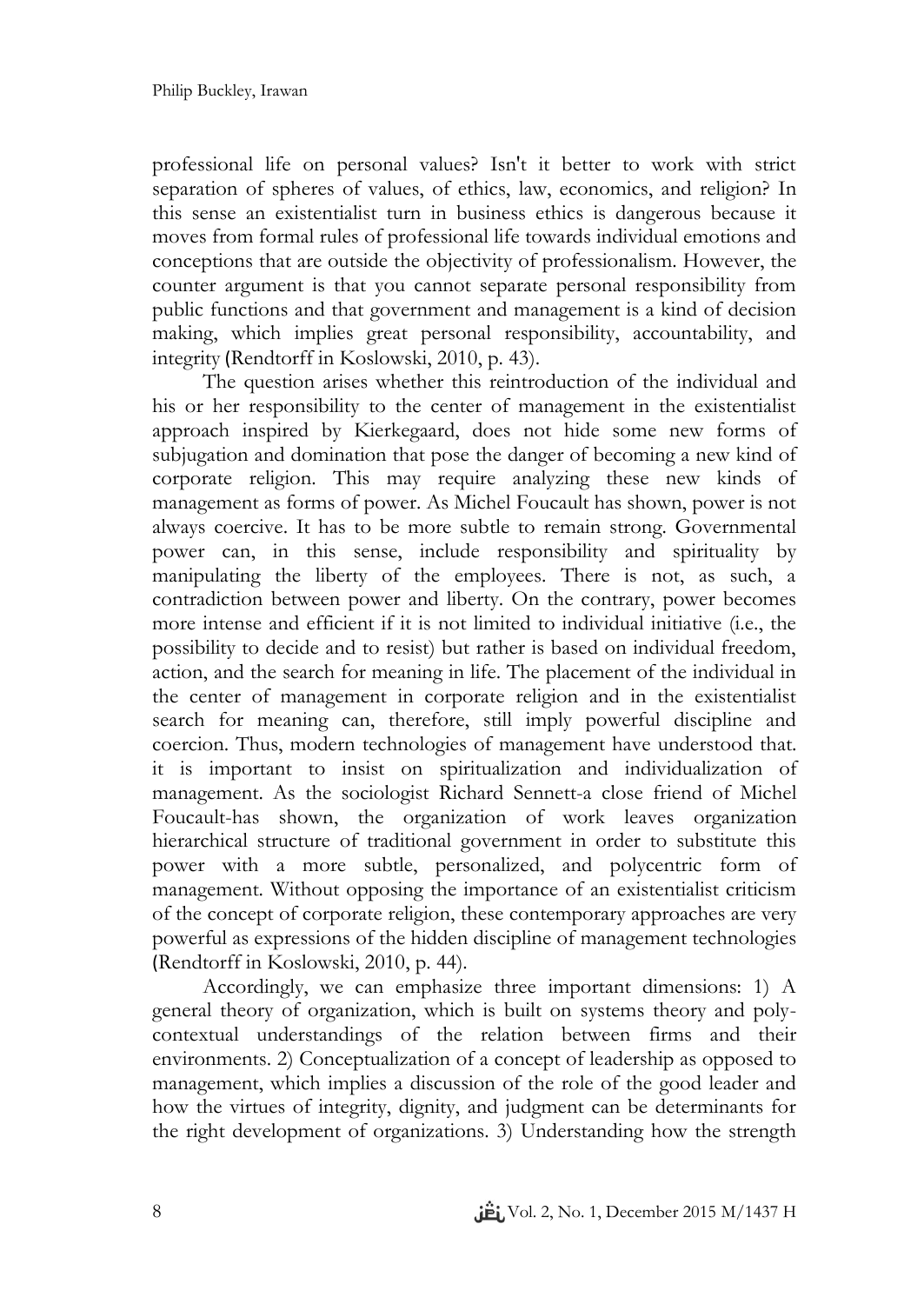and power of discipline are hidden in the management technologies of corporate religion and existentialism. The general conclusion is, therefore, that these elements of theories and conceptions of the philosophy of management can help contextualize the importance of the emergence of corporate citizenship, CSR, business ethics, and values-driven management in the Danish and Indonesia context.

# **Moral Goodness in Education**

Kierkegaard stands as an opponent of Hegel and all who seek to find systematic scientific explanation of human existence and behaviour including in education of field. He stands see moral goodness as the most important thing in life and also in education. With regard to Hegel and the scientists, Kierkegaard is relenting an explanation of human existence impossible in human life. It is this uncertainty and risk which provide the material for human freedom. While there may not be any logical reason why men could not be both free and have comprehensive, proven knowledge (and not merely beliefs) Kierkegaard thinks that human nature is psychologically or spiritually so constructed that freedom and absolute knowledge or certainty are incompatible. Human beings require difficulty, uncertainty, conflict and the like in order to develop a moral and spiritual disposition (Curtis & Mays, 1978, p. 1).

With regard to science Kierkegaard fears that the tendency towards objectivity through observation will delude man into thinking that he understands himself through understanding his physiology or anatomy. All such scientific methods become particularly dangerous and pernicious when they encroach upon the spiritual field. Plants, animals, and stars may be handled in that way, but to handle the spirit of man in such a fashion is blasphemy which only weakens moral and religious passion. Man is qualitatively different from plants and animals (Curtis & Mays, 1978, p. 2).

Kierkegaard writes, " My task is a Socratic task, to revise the definition of what it is to be a Christian". Kierkegaard back on the study of nature and science in order to study man and ethical-religious aspects of life. These are the only subjects worthy of the regard of free agents. Like Socrates, Kierkegaard spurns public life in order to serve his fellow citizens as a gadfly, calling into question the cliches and popular dogmas of the day. One can find striking parallels of Socratic ignorance, irony, introspection and maieuticism in Kierkegaard's writings as well as in his wider public behaviour. The aspect of Socrates' thought that Kierkegaard has most ingeniously appropriated to his own uses is the doctrine of moral knowledge: Virtue is knowledge. Kierkegaard appropriated this doctrine, but in doing so he changed it radically. For Socrates morality is thoroughly intellectualized. It is made a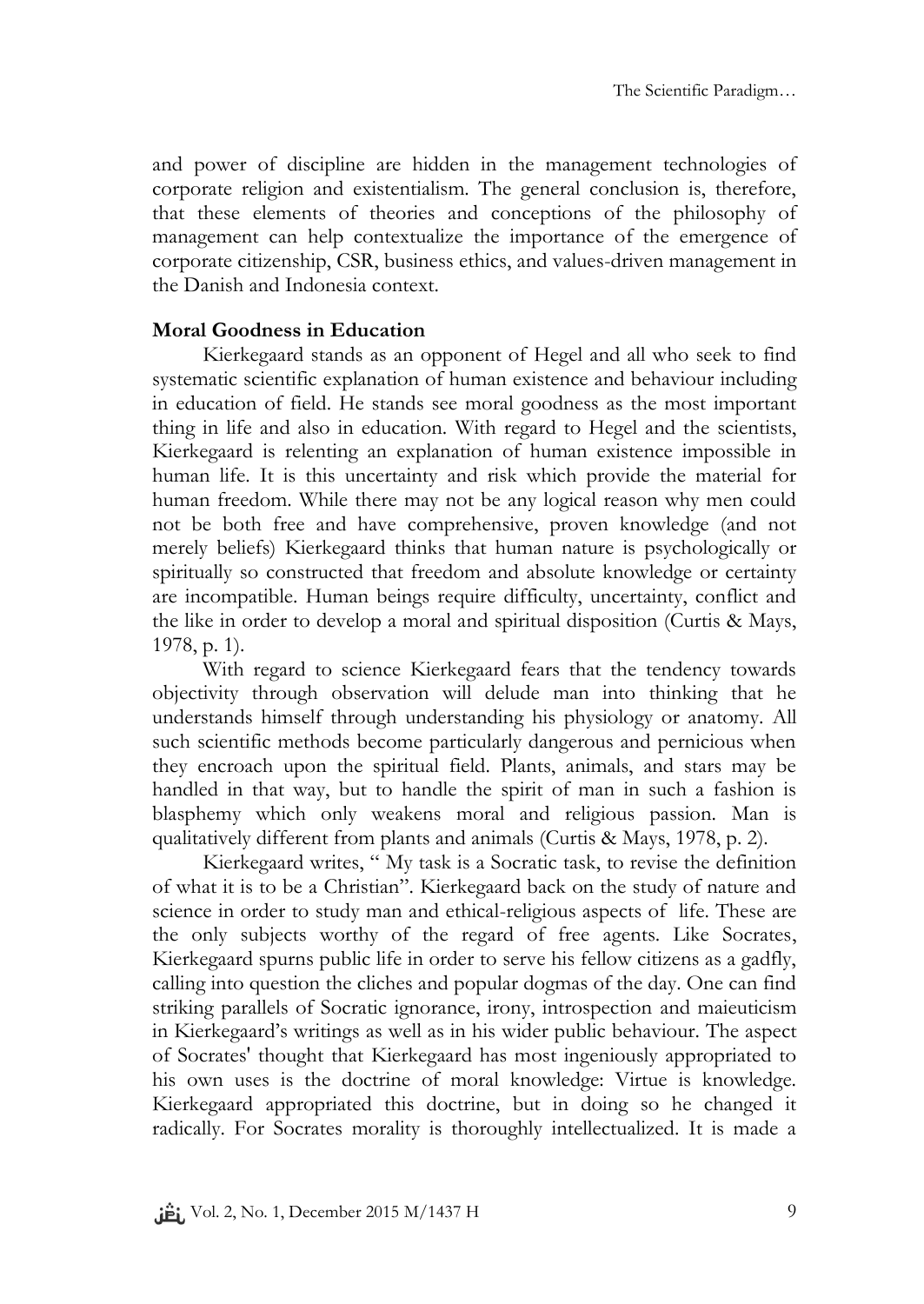science. The emotions and irrational part of the soul are eliminated. For Socrates, to know the good is tantamount to doing the good whenever the occasion calls for it. Weakness of will (akrasia), as is well-known, is a concept conspicuously absent in the Socratic dialogues. Wrong doing is simply involuntary, due to ignorance. "My own opinion is more or less this: no wise man believes that anyone willingly sins or willingly perpetuates any base or evil act; they know very well that every base or evil action is committed involuntarily" (Curtis & Mays, 1978, p. 3).

Kierkegaard's doctrine of morality is related to Socrates' dictum conversely. For Kierkegaard "virtue is not knowledge" but rather "knowledge is virtue". That is, unless the knower approaches the subject matter of ethics (and religion) with a good will he will not understand the subject matter. Unless a person is already committed to the good, he will never significantly understand what morality is about. Unless one is already striving to live within the light he already has, he will not be given any further light. This relation of will to knowledge has wider implications than the above suggests. For Kierkegaard all knowledge involves volition. It does so in as much as in every act of knowing interpretation is necessary and every interpretation involves, at some level, decision. There is no such thing as purely neutral perception. All perception involves interpretation, seeing something 'as something' and from a particular perspective. According to Kierkegaard, we are responsible for the interpretations we place on our sensations. This is part of what being a free agent means (Curtis & Mays, 1978, p. 3).

The Kierkegaard's theory of 'The Principle of Cognitive Particularity', has affinities with the Latin*, 'Quidquid cognoscitur, per modum cognoscentis cognoscitur'*. That is, whatever is known must be known in a way appropriate to the knower. Everything I know, I know by virtue of my situation, capacities, and choices. There is no such thing as knowing simpliciter. The Principle of Cognitive Particularity is only part of the truth. There is a second epistemological principle which I find implicit in Kierkegaard's ideas, a principle which constitutes the unformulated backdrop againts which his theory of subjectivity is to be understood. I call this Kierkegaard's Cognitive Principle is known must be known in a mode appropriate to the thing known. This principle recognizes that there are objective structures in reality which, if certain results are to obtain, must be adhered to. This principle is especially applicable to competence-knowledge (knowing-how, learning skills). If I would bring about the state of affairs of my riding a bicycle, I must obey certain laws of nature, correlating my innate capacities and personal peculiarities with a specific two-wheeled machine. Unless there is an attitude or mood of obedience present I shall not learn to ride a bicycle.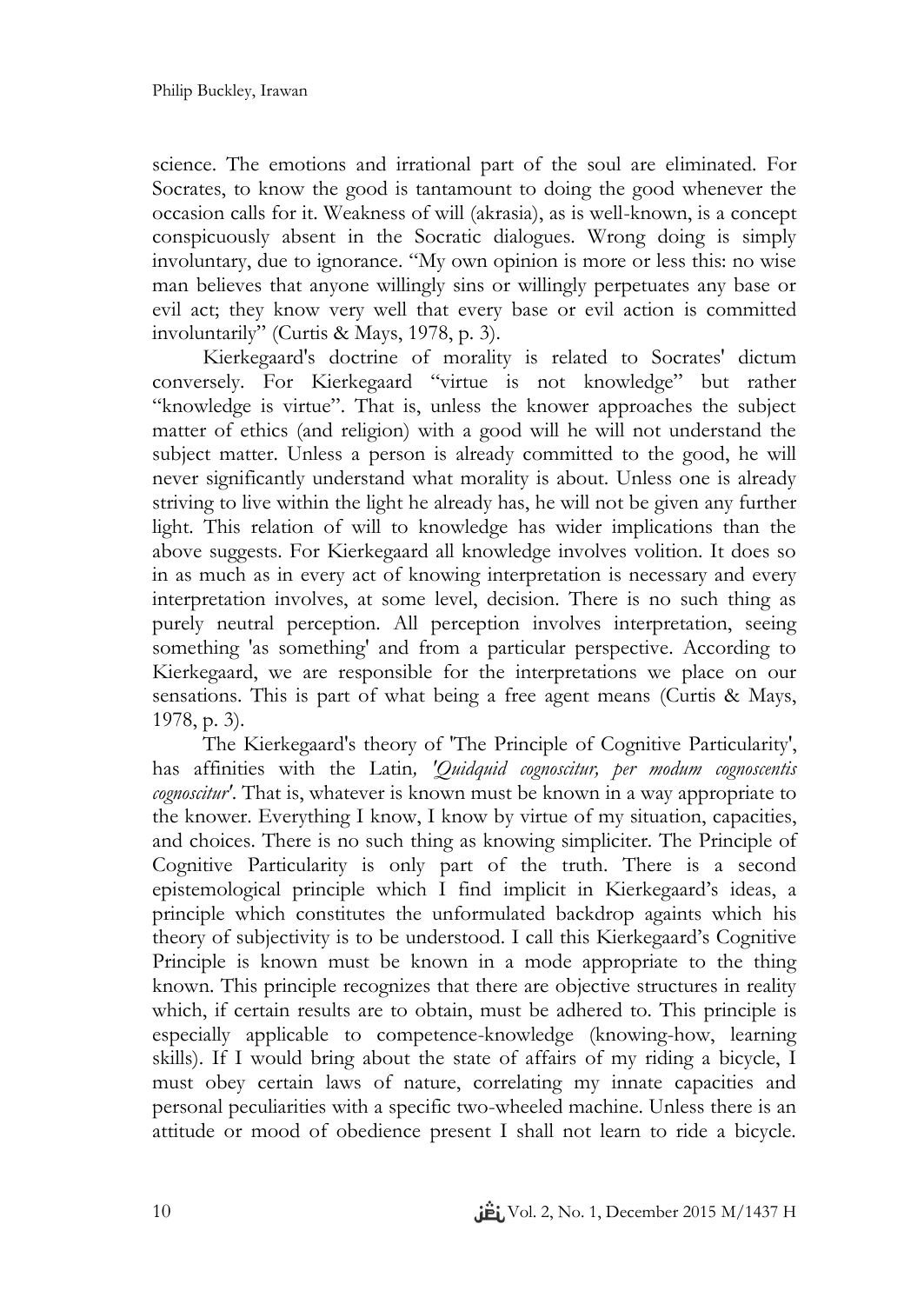There is no logical necessity in correlating a mode of approach with a skill. Nature could have been different. However, this is how things are. There is a certain orderliness in nature which requires recognition if any learning is to take place. Learning is not an arbitrary process. There are objective factors. It should be clear that the Cognitive Principle are not contradictory but complement one another (Curtis & Mays, 1978, p. 4).

The next factor which we should note in approaching Kierkegaard's epistemology is that learning (or developed knowing) is progressive. In order to understand a complex subject, I must necessarily understand its simpler components. In order to be able to solve problems of calculus I must understand simpler arithmetic. In order to use words to write an essay in philosophy of education, I must know how to use words in ordinary language. This is true in spite of some appearances to the contrary. For Kierkegaard his doctrine of 'stages of existence' relies on this principle. Unless a person goes through an 'aesthetic stage' (where pleasure and selfinterest dominate), he cannot appreciate or understand an ethical way of life. Unless he has lived in an ethical stage, he cannot appreciate or understand religious existence. Unless he understands through participation what it means to be religious, he cannot understand what it means to be a Christian. Existence has a certain teleology. Unless a person works through the particular dilemmas and tasks which he finds at hand, he will never make progress to a further and more complex state of existing (Curtis & Mays, 1978, p. 4).

Next we must consider the specific difference in Kierkegaard's thought between 'subject' and 'object'. In every relationship of knowledge a subject knows an object. When the manner of presentation is emphasized in the knowing relationship we call the relation 'objective'. What is being focused upon is the fact itself. It is a fact regardless of how I feel about it. It is true that I may not understand it unless I approach it in a certain mood (Cognitive Principle), but here the focus is on what is known, not on how I know it. Kierkegaard readily grants that all science must be, in this sense, objective: logic, natural science, psychology, mathematics, economics and the like are to be treated objectively so far as possible. However, sometimes it is more appropriate to focus attention on the knower rather than the object known. Or rather what the object demands is that the knower consider his feelings, his subjective state in the knowledge relation (Curtis & Mays, 1978, p. 4).

Let me try to illustrate this. If I want to know whether Germany invaded Holland in the Second World War or Holland Germany, I make a proper study of the records available. I assess the evidence impartially. My feelings on how I wish things had been — say I am a German youth who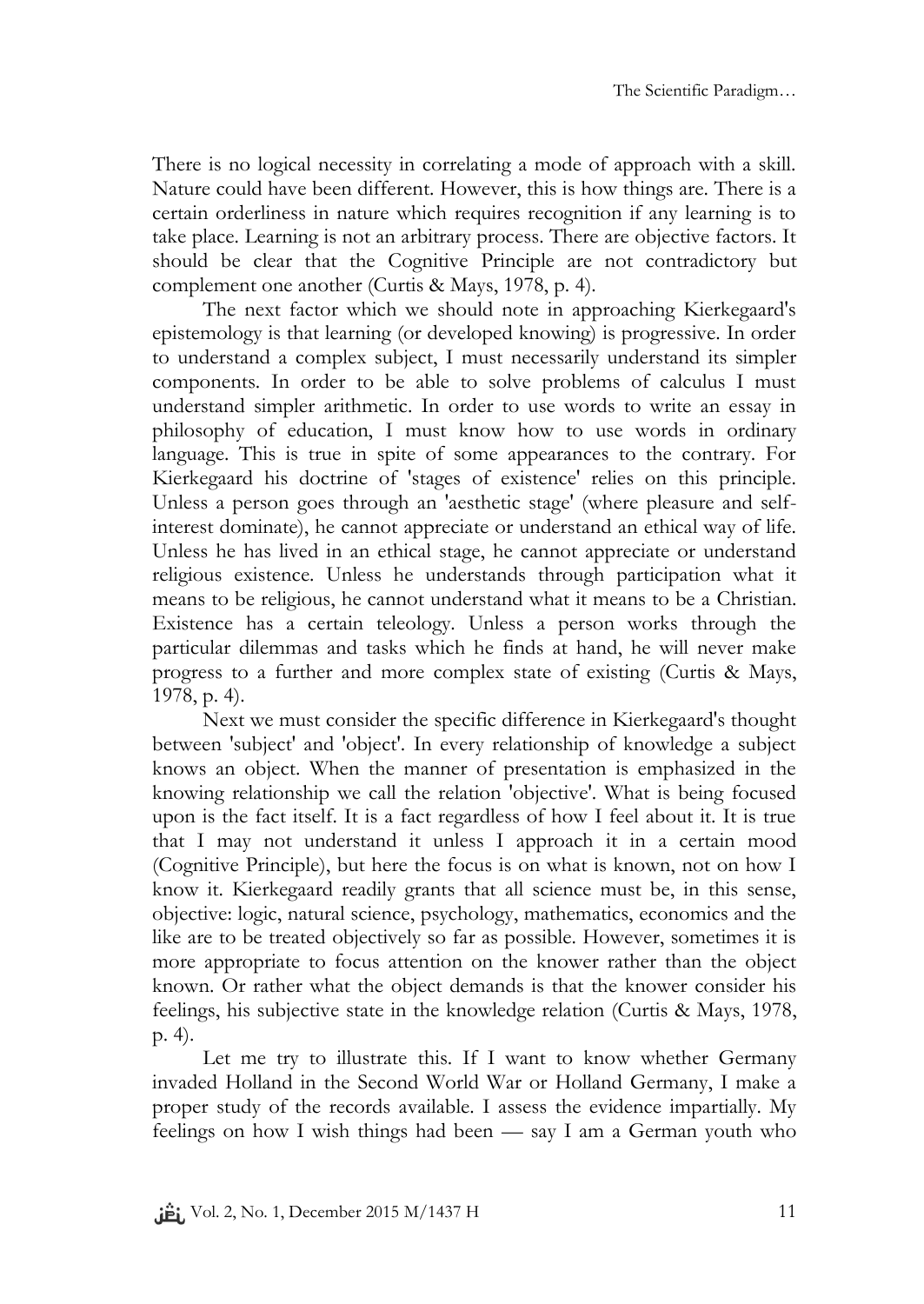wants to be proud of my Fatherland — has nothing to do with the matter, except in so far as it motivates me to make the study in the first place and concentrate carefully on the nature of the evidence. I cannot interpret the evidence simply any way I wish to. To make the wish father to the facts is simply subjectivism —something Kierkegaard has often been accused of through misinterpretation. Any objective mode of inquiry is appropriate to objective knowledge. My feelings about how I wish things were make not the slightest difference to how they are. I must strive for impartiality and distinterestedness in my judgment (Curtis & Mays, 1978, p. 5).

However, there is a large zone of life where my feelings do make I lie decisive difference and ought to make the decisive difference. This is the area of life which is most important to me personally: i lie general area of ethical and religious knowledge. Here the way I feel about things makes all the difference. My intuitions, passions, and partiality are vital. This is not merely because I do not have the necessary facts with which to operate impartially —though this is part of the situation. It is rather that knowing here involves a passionate dialectic between the knower and the subject matter. Even if I had proofs for the objective reality of religious and cilileal propositions, I would dismiss them and even detest them I w, cruse they would tend to falsify the mode of subjectivity. Ethical and religious truths are not known 'objectively' but only subjectively (Curtis & Mays, 1978, p. 5).

Kierkegaard calls ethical-religious problems 'existential' problems. He uses the term 'existence' here to distinguish a higher mode of being from 'life' or merely living. Unreflective, uncommitted p-ople have life but do not exist as self-conscious potentiated persons. Self-consciousness, that which transforms life into existence, arises through the choices, the commitments we make (Curtis & Mays, 1978, p. 4-5).

One may object that there is a certain ambiguity here. Earlier we said that all perception qua interpretation involves choice. Hence, everyone makes commitments of one sort or another. This is true. The difference between the person who merely has life and the person who exists is like the difference between the hill and the mountain. It may be impossible to point to any exact line where the one ends and the other begins. Kierkegaard's concern is to articulate clearly defined types not because we ever find any instances of these types but because it may help us understand what our lives are really about (Curtis & Mays, 1978, p. 6).

The choices we make involve our whole being. They are not simply an intellectual matter. Our reason, emotions, and imagination are all involved. A person wills as a whole unitary being. Hence, it is wrong to elevate reason above the other aspects of man in valuing man. The true springs of action are deep within man, bound up with the passions (emotions and intuitions). The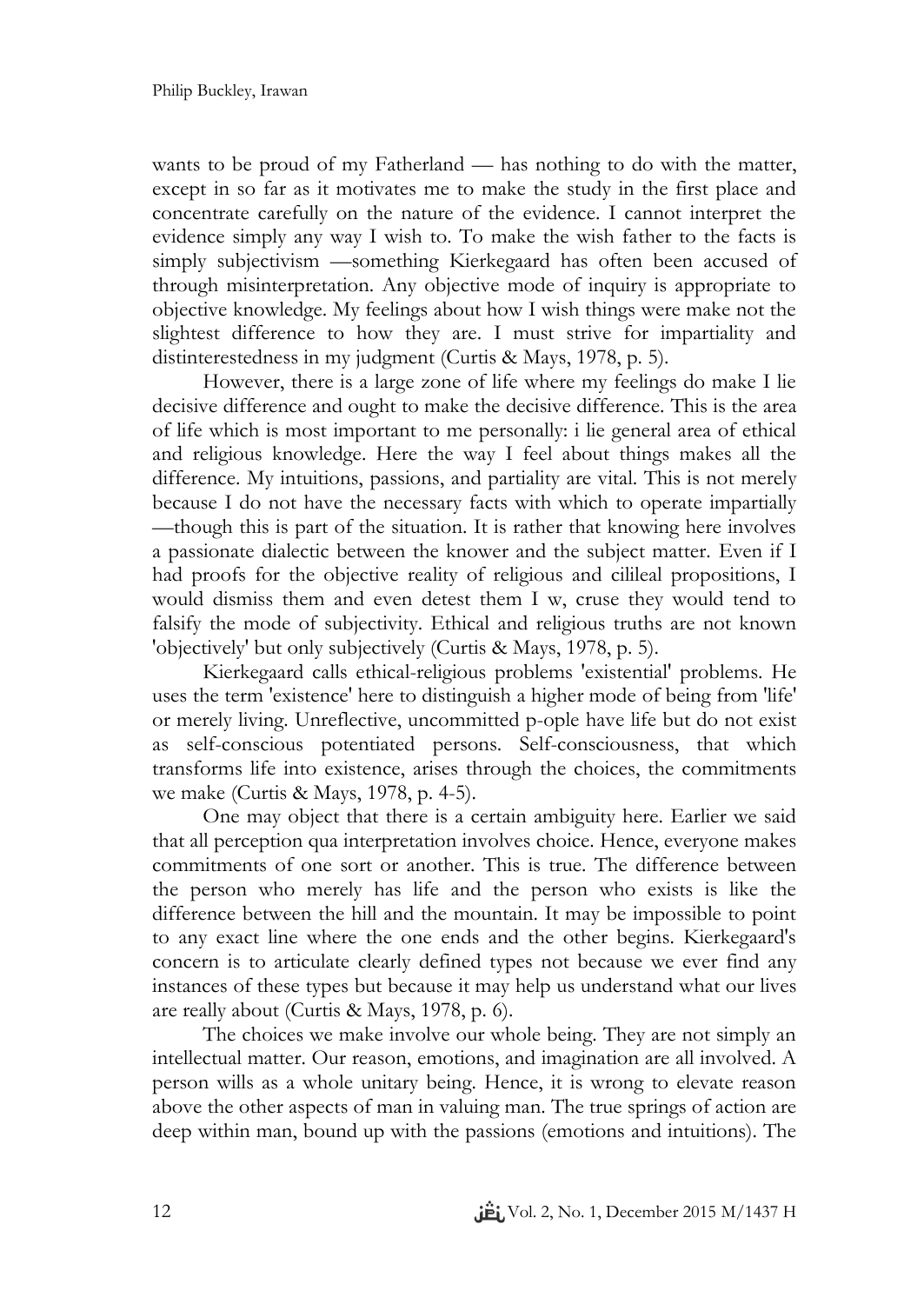elevation of reason where it does not belong usually produces merely a state of deceptive rationalization. 'In existence thought is by no means higher than imagination and feeling. In existence all the factors must be co-present (Curtis & Mays, 1978, p. 6).

Because ethical-religious choices affect us fundamentally, they cannot help but involve the emotions. Passionless thinking about these matters is a contradiction of a sort. As Kierkegaard sees it:

All existential problems are passionate problems, for when existence is interpenetrated with reflection it generates passion. To think about existential problems in such a way as to leave out the passion, is tantamount to not thinking about them at all, since it is to forget the point, which is that the thinker is himself an existing individual (Lowry, 1941. P. 64).

Let me try to illustrate what Kierkegaard is getting at in the distinction between objective and subjective knowledge. Consider the proposition, 'All men are mortal'. We all acknowledge the truth of this assertion whether we like it or not. It is a fact, objectively true. It is so incontrovertible that although it is not provable, it can be safely used as a major premise in the classical example of a deductive argument. Although I have heard this sentence uttered hundreds of time, I have never heard anymore manifest much emotion about it (Curtis & Mays, 1978, p. 6).

Now consider the statement. You are going to die within a few days' (or alternatively, 'Your loved one is going to die within a few days') uttered by an authority (e.g. your doctor or a kidnapper). If you consider this assertion, no doubt it will arouse in you a great deal more emotion than the general proposition about t fie general mortality of mankind. You are forced to think with some feeling about what the implications of your death will be. What will your wife do? What will your children do without you? How will your work be judged? If you do not raise questions like I hese, if you do not feel intense emotion at the threat to your (your loved one's) being, I think we would be justified in concluding I here is something inhuman about you. Such is the remarkable case of Camas' Stranger. It may be possible to produce individuals who are like the Stranger, disinterested about their own and other's spiritual welfare, regarding themselves as objects, but it is not a good thing. There are some things about which it is positively inhuman to be objective. Unless I respond with appropriate emotion i o certain facts, I cannot be said to have understood what is involved in those facts (Curtis & Mays, 1978, p. 7).

The next step in our analysis of Kierkegaard's theory of subjectivity is to distinguish its epistemological aspect from its ethical aspect. We have already noted in our discussion of the Cognitive Principle and the subjective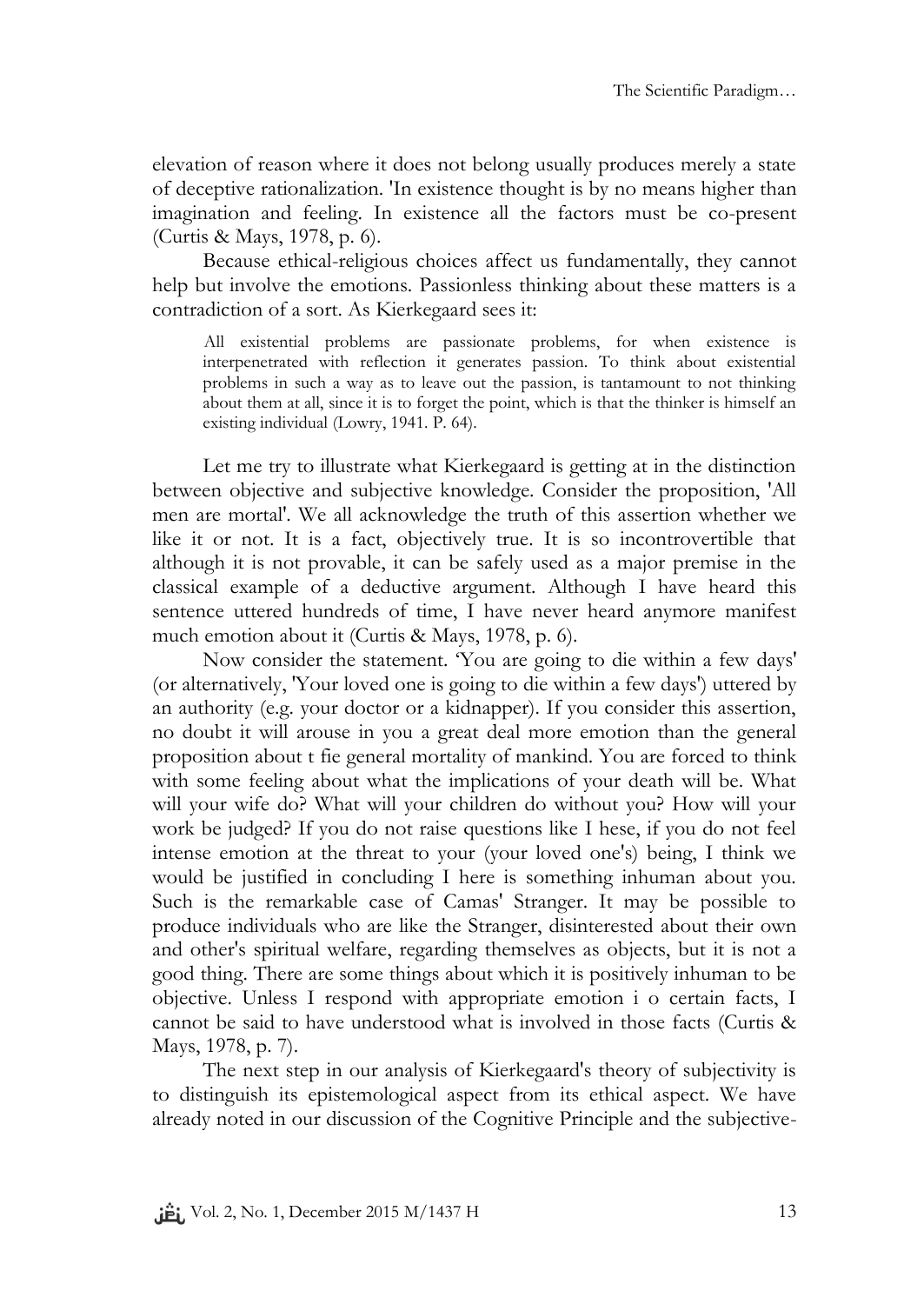objective distinction some features of I lie epistemological aspect, especially that there is a class of relationships between the person (subject) and the cognitive object in which the relationship, if it is to be a satisfactory one, must be subjective. Here the emphasis is strongly on the mode of approach. Indeed, Kierkegaard uses the adjective 'true' to characterize the relationship regardless of the objective truth value of what is believed.

When the question of truth is raised in an objective manner, reflection is directed objectively to the truth, as an object to which the knower is related. Reflection is not focused upon the relationship, however, but upon the question of whether it is the I rush to which the knower is related. If only the object to which he is related is the truth, the subject is accounted to be in the truth. When the question of truth is raised subjectively, reflection is directed subjectivity to the nature of the individual's relationship; if only the mode of this relationship in the truth, the individual is in the truth, even if he should happen to be thus related to what is not true (Lowry, 1941, p. 64).

Kierkegaard illustrates what he means by the parable of the two worshippers.

If one who lives in the midst of Christendom goes up to the house of God, the house of the true God, with the true conception of God in his knowledge, and prays in a false spirit; and one who lives in an idolatrous community prays with the entire passion of the infinite, although his eyes rest upon the image of an idol: where is there most truth? The one prays in truth to God though he worships an idol; the other prays falsely to the true God, and hence worships in fact an idol (Lowry, 1940, p. 36).

In existential matters, the mode of approach is decisive. Only the person who has the right attitude is in truth. The corollary of this thesis is that the proper 'how' leads inexorably to the right 'what'. That is, the properly subjective person will, letting his conscience be his guide, arrive nearer and nearer to a correct objective understanding. As Kierkegaard writes in his journals:

In all that is usually said about Johannes Climacus being purely subjective and so on, people have forgotten, in addition to everything else concrete about him, that in one of the last sections he shows that the curious thing is: that there is a 'how' which has this quality, that if it is truly given, then the 'what' is also given; and that it is the 'how' of 'faith'. Here, quite certainly, we have inwardness at its maximum proving to be objectivity once again. And this is an aspect of the principle of subjectivity, which, so far as I know, has never before been presented or worked out (Journals 45).

We turn now from the form of subjectivity, the epistemological aspect, to the content of subjectivity: the ethical aspect (i.e. ethical in a broad sense, as including all existential concerns). Climacus makes a distinction between essential knowledge and accidental knowledge. Essential knowledge relates to one's personal existence. Accidental knowledge is related to the intellect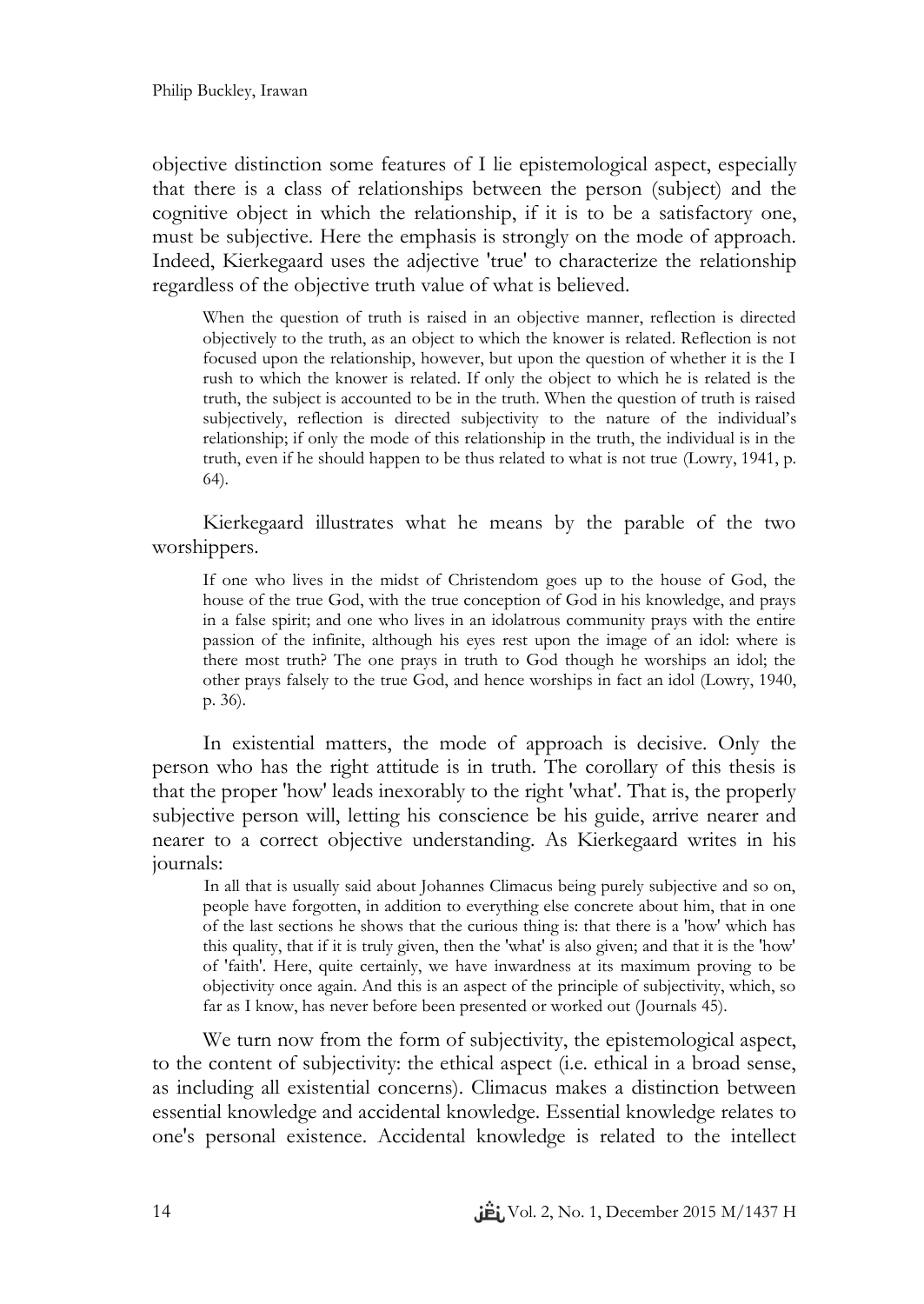alone. It has no fundamental significance for my life. 'Only ethical and ethicoreligious knowledge has an essential relationship to the existence of the knower.' The essential-accidental distinction seems to be based on Kierkegaard's anthropology. Man is essentially dual. On the one hand, he is body-soul, a highly developed animal. On the other hand, he is spirit, that is a free agent capable of making ethical and religious decisions, capable of selfknowledge. In being spirit he is higher than the animal world. Implicit in this priority of I lie spiritual over the animal is an ordering of values. Whatever is more distinctly spiritual is of a higher value than what is less distinctly spiritual (Curtis & Mays, 1978, p. 8-9).

Sometimes Kierkegaard calls these dual properties of man 'infinityfinitude', `eternal-temporal', `freedom-necessity'. The goal of life is to become as spiritual as possible, to die to the flesh in order to live in the spirit. Only the spiritual man is the free man. He is free from the bondage of guilt, free for service to God and man. At he top of the value-hierarchy is the religious existence, spirituality at its pinnacle, but the ethical is the necessary condition for the religious and is incorporated within it (Curtis & Mays, 1978, p. 9).

Realizing one's ethical-religious task is a lifetime affair. One is never done with it. Hence there is no time to become complacent about results, but rather the individual must constantly be looking forward towards an ideal self. Climacus sums up the ethical religious task in saying that the individual ought to commit himself hsolutely to the absolute and relatively to everything relative. That which is essential to his highest development is his God-relationship. Everything else is of secondary importance (Curtis & Mays, 1978, p. 9).

Before leaving our analysis of subjectivity we must examine a final claim made by Kierkegaard, the claim that 'subjectivity' is truth. We have already noted that Kierkegaard has often been accused of subjectivism. The charge is founded on a misunderstanding of this epigram. Kierkegaard himself is not altogether free from blame, for there are passages which lend themselves to such an interpretation. I can only hope that my analysis has shown this to be a rather crude and poor interpretation of a more complex iheory. It is not at all the case that my subjectivity determines objective truth, but it is simply that subjectivity is the only way to approach the truth or to understand the truth. Concerning existensial concerns passionate concern is the only appropriate expression. Just as objective truth is expressed as a correspondence between, wence and state of affairs, so subjective truth is a correspondence between the individual's inner disposition and the ideal he insiders to be true. Subjective truth is the mutual fit of the personality with the object of belief. Whereas the image that comes to mind in objective truth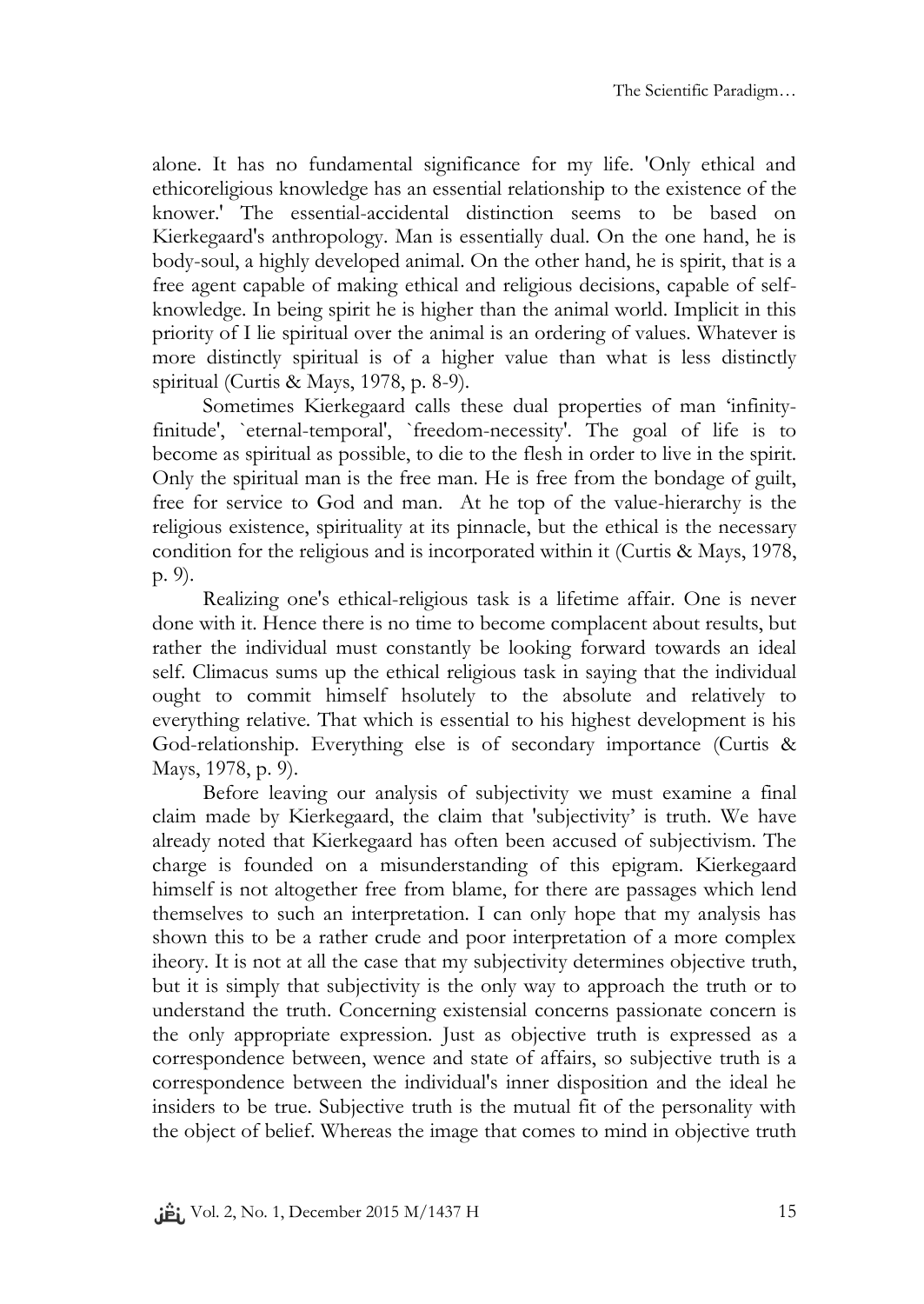is a photograph of a state of affairs, the image expressing subjective truth is one of a work of art. The individual with his eyes on the ideal, uses umagination, reflection, the emotions, and above all, the will in order to create a personal existence approximating the ideal. 'The only fundamental basis for understanding is that one himself becomes what he understands and one understands only in proportion to becoming himself that which he understands. In calling 'subjectivity' the truth Kierkegaard is, of course, using a secondary meaning of 'true', true as 'conformable to a standard'. Ultimately, for Kierkegaard 'subjectivity' alone is 'untruth'. It must have objective truth as its correlate or it must give up the predicate 'truth' (Journals....396, 488).

I turn now to the application of Kierkegaard's theory to education. Just as I have divided the theory of subjectivity into two separate aspects: the epistemological and the ethical; so I shall briefly discuss Kierkegaard's contribution to philosophy of education under those two headings. Regarding the ethical aspect, we see that according to his theory all knowing has an ethical dimension. We are responsible for what we learn in that we have the obligation to use it for the furtherance of moral ends. Furthermore, the knowledge which is most to be sought is ethical knowledge. The primary aim of all the institutions of society should be to produce morally sensitive persons — even if success can never be guaranteed (given the assumption of human freedom). It is better to have good people than clever or materially successful people. It is better to be a good person, one absolutely committed to the ethical-religious dimension of life, than to be cultured or distinguished or successful. It follows from this premise that there can be no such thing as neutral teaching regarding moral values. Either you are committed to handing down the tradition of ethical truths to children from the earliest ages upwards or you have failed to see the significance of moral truth (Curtis & Mays, 1978, p. 10).

Knowing how to make ethical decisions, knowing how to treat other people, are of far more importance than knowing anything else. Kierkegaard certainly sounds out of step with current educational policy when he writes:

The main objection ... to natural science may simply ... be expressed thus, it is incredible that a man who has thought infinitely about himself as a spirit could think of choosing natural science ... as his life's work and aim (Swenson & Lowrie, 1941. P. 176).

No doubt this is an exaggeration. There is no good reason why science and morality cannot cooperate, why a man with spiritual insight cannot also be a person of moral and spiritual force. The question is one of priorities not of exclusions. Kierkegaard's contribution is not that he rightly understood the role of science but I hat he got his priorities right. He saw with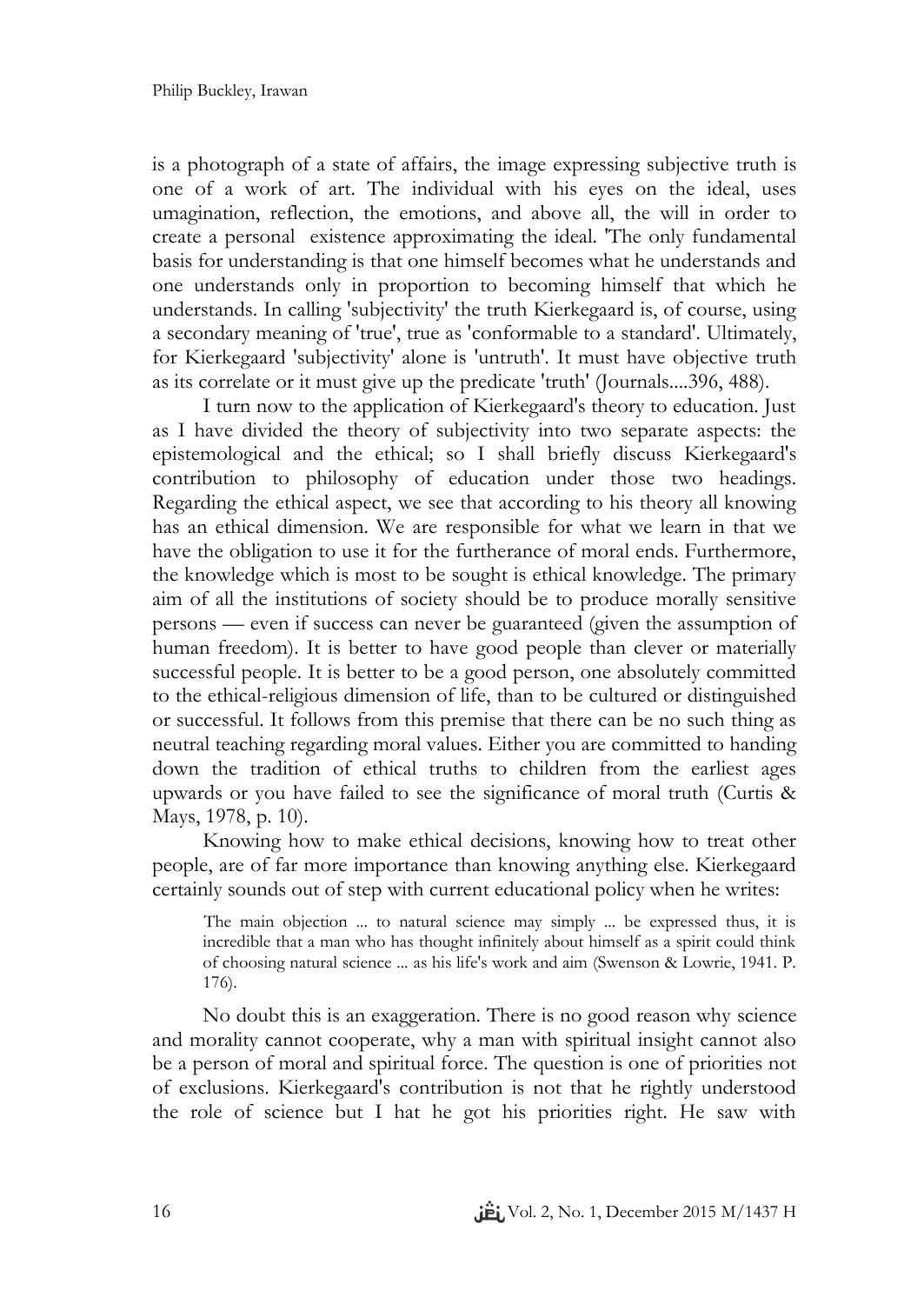remarkable clarity that the moral existential dimension of life is what is of first importance (Curtis & Mays, 1978, p. 10-11).

Regarding the epistemological aspect of subjectivity and its relationship to learning, the following must suffice. Only what is learned through experience, personally appropriated, is truly k nown. In this sense life is education. It is 'the curriculum one has to run through in order to catch up with oneself, and he who will not pass through this curriculum is helped very little by the fact that lie was born in the most enlightened age (Swenson & Hong, 1962. P. 38).

Formal education should be an art, wherein the teacher aids the pupil to discover knowledge for himself, arousing his interest.

What is really important in education is not that the child learns this or that, but that the mind is matured. That energy is aroused.... One can make oneself [a good head] if one will. Give a man energy, passion, and with that he is everything (Swenson & Lowrie, 1942, p. 177).

This view of formal education may be contrasted with what Kierkegaard regards as a systematic, scientific process of education in which children are treated as products. 'If children could be shut up in the dark and force fed on an accelerated schedule like chickens, everything would certainly be organized to this end (Swenson & Lowrie, 1942, p.176).

Finally, the teacher has an imcomparable role to play in the education process. The teacher does not merely teach a subject. In teaching a subject he or she teaches a way of life, whether the lc,icher realizes this or not. The teacher conveys values every Moment he is in the presence of the pupil. He 'gesticulates with the whole of his existence (Lowrie, 1941, p. 45).

For Kierkegaard, as for his teacher Socrates, all learning comes down to self-learning, even if it has originated in a dialogue. The person is responsible for what he learns and how he uses it. Only that which really is appropriated and made his own is his truth (Curtis & Mays, 1978, p. 11).

One may have known a thing many times and attempted it; and yet it is only by the deep inward movements, only by the indescrihable emotions of the heart, that for the first time you are convinced that what you have known belongs to you, that no power can take it from yiu; for only the truth which edifies in truth for you (Swenso & Lorie, 1942, p. 311).

# **Rationality of Islamic Education Management**

Now, one way to go about reflecting about rationality and both "education" and "education management" is simply to claim that we already know what true scientific rationality is all about- and both "education" and "management" must "conform" to this model in order to be a truly rational or truly scientific practice itself. And this view in some ways goes back to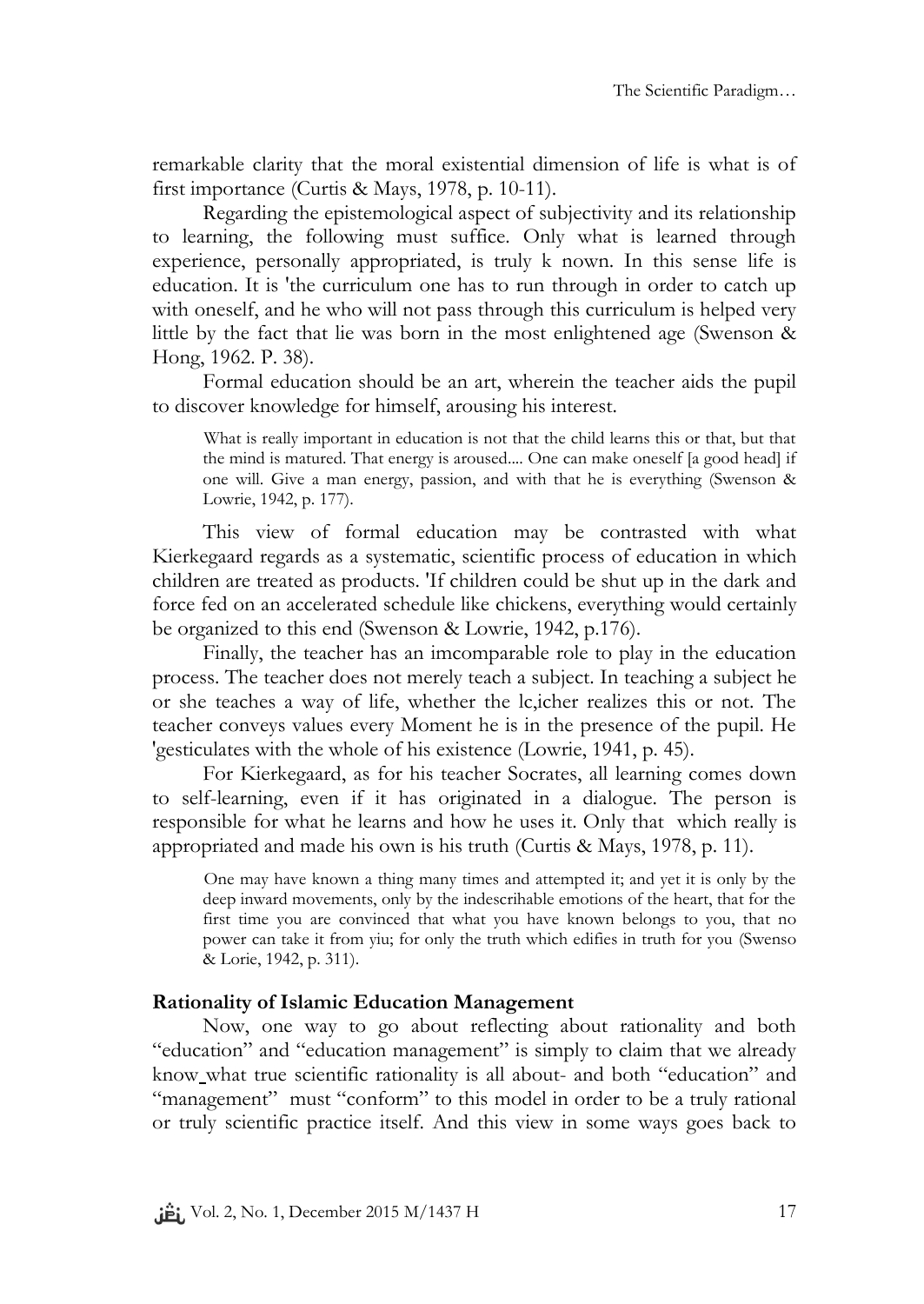Plato/Aristotle - who determined that the way out of the resultant relativism and scepticism of pre-Socratic science was not to determine the right content or " object of science – but rather the right" form" or "method" of science. So a very dominant way of thinking about science in general in Western thought has been that the key to success is to know "theoretically" what science is, and then to judge any particular practice, such as "education", that claims to be scientific, against that particular theory. And at least from the enlightenment onwards (but really – already present in Plato and Aristotle), failure of an activity to meet a standard of science has meant that said activity was considered second rate at best and pernicious at worst (hence a denigration, for example, of the arts and religion). Of course, this general approach to defining scientific practice does not in the least solve all the problems – because even granting this model: what then ensues is a few thousand years of debate about precisely what that "method" or "form" of science is to be. Just to mention a few recent examples: we have "positivist" agenda of amassing facts thought inductive principles in order to "verify" a theory, or the idea that science progresses through an unending cycle of perhaps unjustified conjectures which one attempts to test and potentially "falsity" – a theory of scientific praxis associated with Karl Popper. But what interest me is that whether on is a "positivist" or a "popperian" – these apparently different ways of thinking about science actually share some very basic premises (Buckley, 2014).

First, they share the notion that "theory" is something distinct from "practice (praxis)" and that theory "prescribes" or dictates practice: second, share presuppositions about "objective" reality being something one can have pure "facts" about – basically an assumption about "nature" as some sort of self-subsistent reality; and third, that methods is itself something nonquestionable once established. Put strongly, the principle of falsification, for example, is itself not open to falsification. These are highly questionable presuppositions, rooted in a long tradition of thinking about science that can be challenged, and is often challenged today (Buckley, 2014).

#### **Narrative Model**

Because these challenges go deep enough – they call into question entire ways of thinking about science: in short, is it, in fact, the case that we have a crystal-clear theoretical sense of what science is and that is simply a matter of this clear sense dictating practice? The answer in many quarters is "no", and those who propose such a negative answer often are looking for other ways to describe "science"—and in doing so they often turn the ancient theory/practice dichotomy on its head: saying lets look at "practices" and see what they tell us about "rationality". They want to show that practice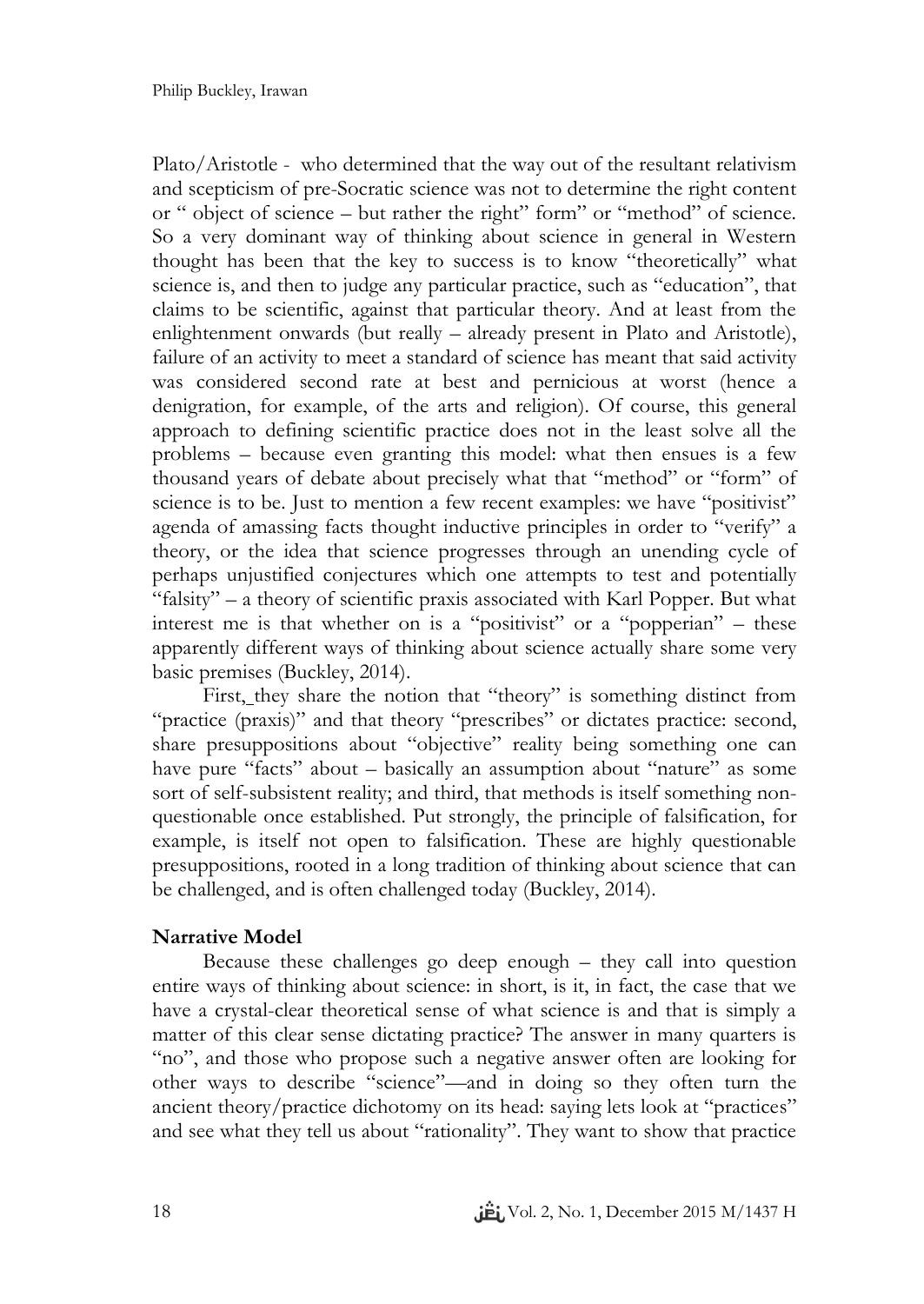is not always driven, or best understood by some preordained theory, but is guided by different models of knowing. What sort of models do these antitheorists propose? One of note might well be called the "narrative" or "discursive" model (Buckley, 2014).

I attended an Osler lecture a number of years age at McGill (I can't remember the speaker but I do more or less recall the content) wherein the essence seemed to be that when one describes medical learning – it (medical learning) is seen to possess a narrative structure. Not surprisingly then, she placed a great deal of emphasis on the role of case histories. Her argument was then strongly opposed to the rational-theory model: medical students learn most (or perhaps, she was implying, they learn "best"?) not by apprehending some theory of scientific practice and applying to medicine; rather they learn "most" or "best" by injecting themselves into a vast textual network of case histories. Learning medicine on this account is somewhat akin to a child learning to read: children surely do not apprehend some complicated semiotic theory and then read! Rather, they learn by being read to, by imitating their parents, by internalizing the stories themselves and then mapping then on to the squiggles on the page. Once having mastered this skill, they can then go on to enrich their textual network – and a truly skillful reader is one who has entered into a complex wed of stories – such that a reference to Dante in Joyce's Portrait of an Artist as a Young Man is grasped (either implicitly or explicitly) and the next is alive with meaning. There are many intriguing aspects to this notion, and it does seem to bear thinking about in terms of social work education and practice (Buckley, 2014).

If I recall correctly, I thought at the time and probably still do think that this speaker may have pushed the "narrative" model a little too far; in a way swinging to the opposite pole from our first rational-theory model – science/medicine is basically what we say it is. In doing so, she did not provide any genuine account of the basic structure of narrative – what makes something identifiable as a story, nor any principle of discrimination about what makes one story better than another. And so while I deeply appreciated her motives to provide a more descriptive rather than prescriptive account of medical learning and practice  $-1$  think more must be thought out before I accept wholeheartedly the "narrative" model (Buckley, 2014).

# **Political Model**

A third model I can be envisioned – and here I am relying on sociologists of science such as Bruno Latour: might be called the "political" model. Here we enter a middle ground between a scientific ideology that dictates praxis and a descriptive approach that ends up not able to give a thorough account of the conditions of possibility for there being such a thing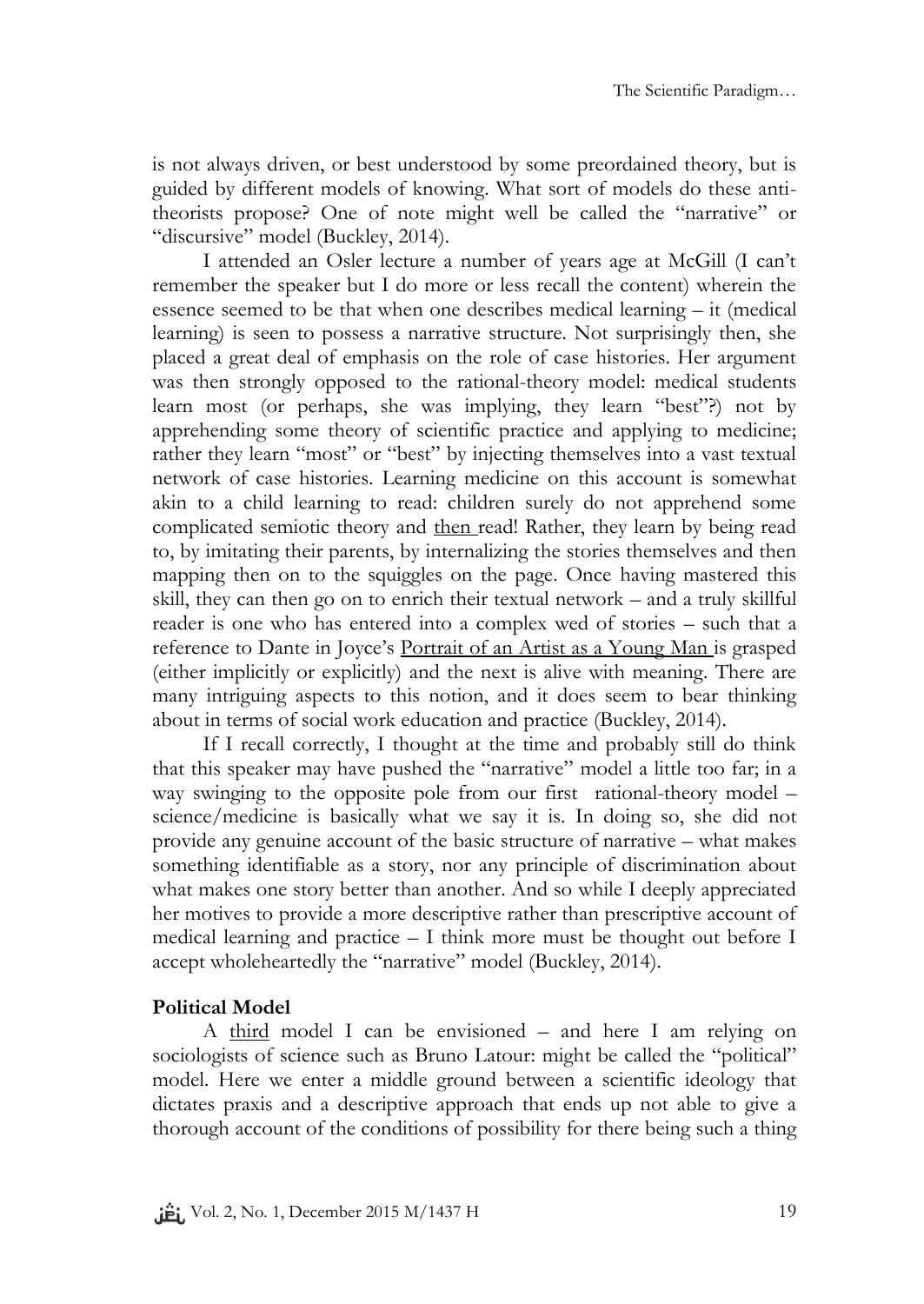as a narrative. The result is that Bruno Latour gives a far more sophisticated – and complex account of scientific rationality. A few highlights: first, contra model #1, he is very critical of the idea of "nature" as some sort of external, unifying entity that could always be turned to as home base. Put another way, he assaults the classic fact/value distinction as a certain type of " $two$ chamber" system – where discussion takes place in the realm of values but the arbitration of that discussion takes place in the realm of nature. He introduces in his typology of science an extremely complicated "fourchamber" model wherein within each chamber facts and values were recognized as co-existing – but in differing hierarchical relationship. What "nature" "is" (and I think the corollary to what "nature" is for science in general could probably be3 called "knowledge for educators") – what this "nature" or "welfare" "is" – is no longer something outside the practice of science that seeks to know it or of the practices which seek to promote it – but nature/knowledge is itself the product of political discussion (and here he might be said to be ending towards the narrative side); nevertheless the political discussion has strict constitutional requirements which generate its stability and informs it with principles of distinction. Hence, to say that "all" science (and hence, "all" social work too) is politics is not to make science or education or management into some sort of free for all, nor to divest it of its concern for "nature" or "welfare", but it is to recognize that the "concern" itself is part the process of establishing "nature" and to set fort rules of legitimization (legislation) which guide the process, lend it some stability, but do not petrify the system (laws change, after all) (Buckley, 2014).

#### **Athletic Model**

Running in Jakarta earlier this week; I cannot resist proposing a further model: which I name the "athletic" model. This model incorporates some aspects of the previous models. On this account, being a good scientist or a good teacher/educator or a good manager is somewhat akin to being a good athlete. Athletes like our young child learning to read, surely do not learn nor master their sport through theory. No amount of theory is going to make me into an NBA player – though even I might be able to help the Toronto Raptors at this point. There are politically determined rules of the game, but these rules are conditions having the rules does not in itself produce "generate" a good hockey. And as we know, these rules are not immutable; though, it must be said, they also cannot be tinkered with lightly. One advantage of athletics, and the formation and practice of good athletes as a model for thinking about education and management is that it adds a more explicit bodily dimension to the previous models. Being a skillful athlete means possessing a type of knowledge – but surely not of a theoretical type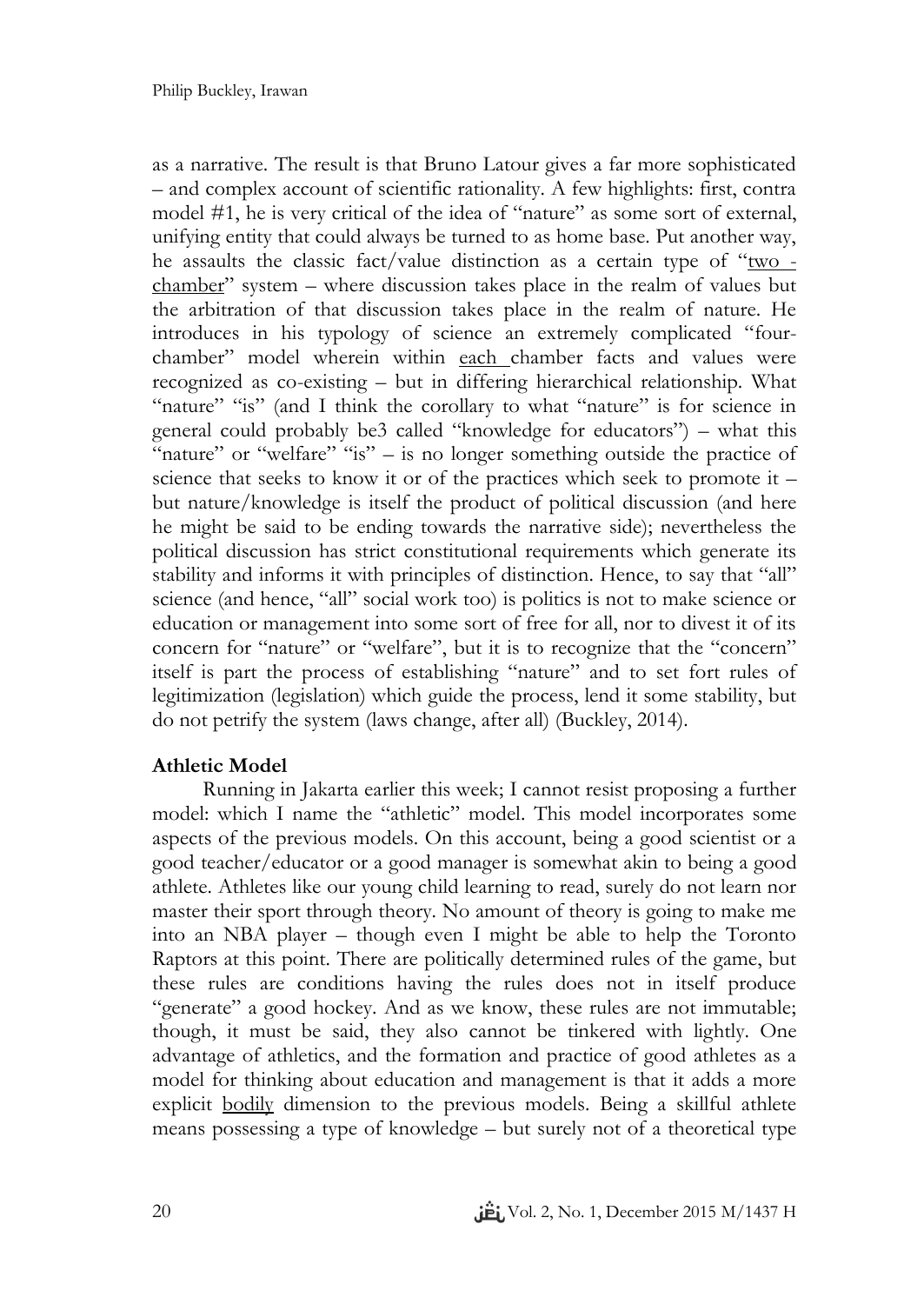(!) [It would indeed, it seems to me, disqualify most professional athletes were we to demand such theoretical knowledge]. The knowledge is probably best named "body-knowledge", and it is a combination of natural ability, physique, training, aptitude, personality, and so forth. It seems to me not inappropriate to think of the skillful educator or the caring manager as having acquired just such a bodily knowledge, expressed in good decisions under pressure, the right word or touch at the right time (Buckley, 2014).

### **Towards an "artistic" and an "ethical" model**

What I am doing here is not really trying to champion one model (though I clearly have my favorite), but simply to get our minds thinking about the different ways one imagine scientific rationality in general and social practices such as education and management in particular. But of course, as one runs through these models, a strange conclusion emerges. Since our view of scientific rationality has for so long been enframed by model number one – that is, we almost cannot imagine "science" when it comes to describing activities, such as social work perhaps, that more closely correspond to our other models. What other name could we call these activities? Well, two rather old names come to mind. The first is "arts". Here we may simply be invoking yet another model – an aesthetic model – that in some way incorporates successfully as well many of the elements of the models we have discussed: a successful artist too seems to be skilled in a bodily way in a manner akin to an athlete; with perhaps one additional advantage made more explicit. Namely, the work of art lives on after the artist disappears from the scene; producing effects not imagined and bringing pleasure to unknown admirers. This seems particularly appropriate to the labour of education, where the benefits and effects of success live on in countless ways and touch lives unknown to you at the moment (Buckley, 2014).

Which brings us to another model, also very old. And I suppose we would have to call this the "ethical" model. For Aristotle, the virtues were divided into two groups: the moral virtues and intellectual virtues. And while he gave preference to the intellectual virtues (and hence, he does in some ways lay at the base of model #1); it may be appropriate to look the moral virtues as interesting models for the "virtue" of practicing social work. To be morally virtuous for Aristotle is to act in a manner appropriate to the situation. This is why a virtue such as "courage" can shift from event to event. For Aristotle, it is not courageous to run alone into an army of spearwaving charging Spartans – it is, rather, not only stupid but displays the vice of recklessness however it is also a vice, "cowardice", to run away from a mouse. Being courageous is to learn by practice, by listening to your elders,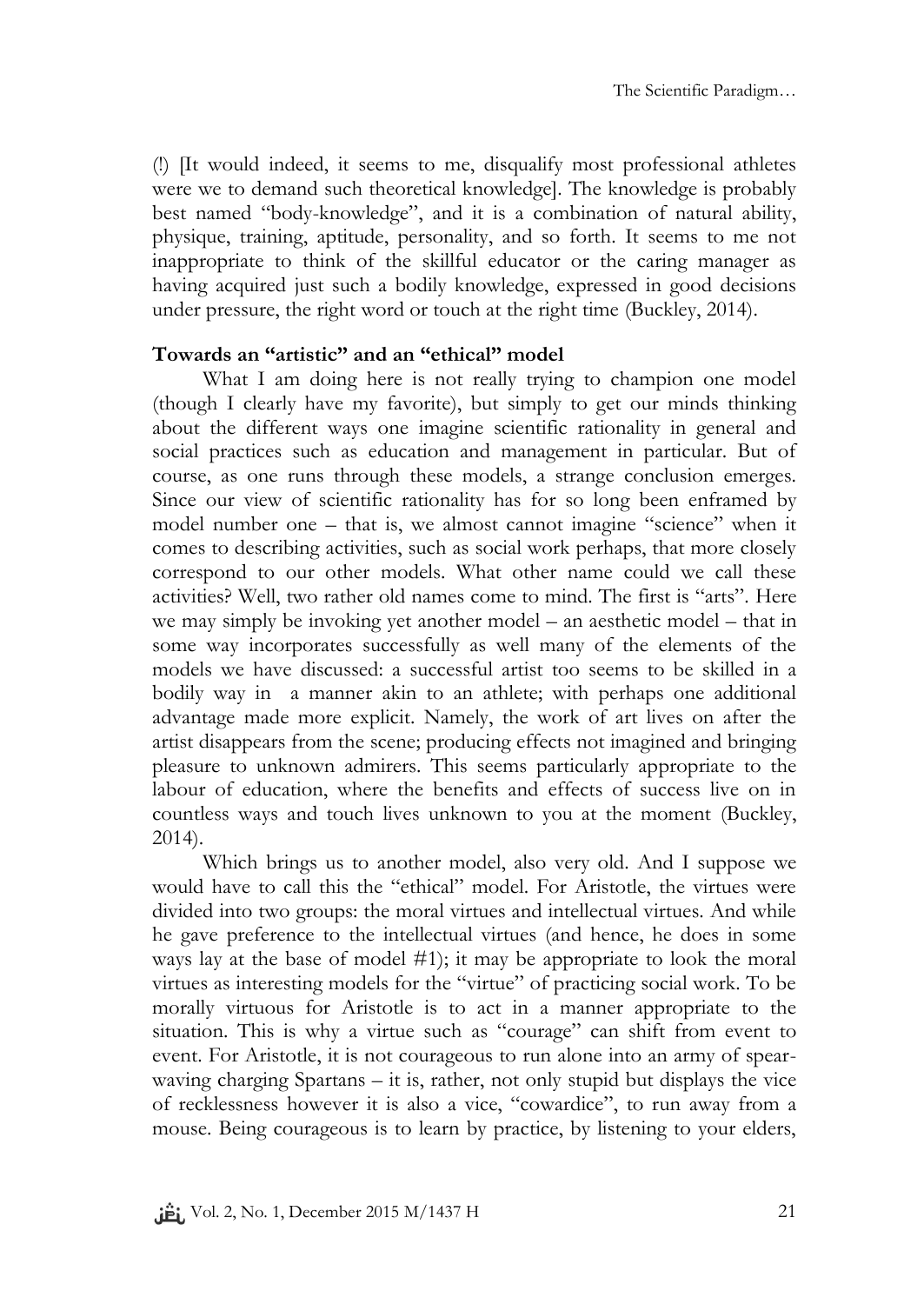by hearing the ancient stories and emulating the heroes of old, to do the right thing in the right situation. This learning is not the mastery of a theory, but is rather a learned practice that he calls – interestingly - a "habit". It is an intuitive, bodily, habituated sense of what is right, of what is just. Virtue may not always lead to success, but it places one in a position to assess one's past failures and to aim for improvement in the future (Buckley, 2014).

It occurs to me that by ending with this vague suggestion that social work skill may be acquired and practiced in a manner rather analogous to Aristotle's treatment of the acquisition of "virtue", my talk has, led to a new problem – what is the relation between ethics and religion. How is that religion might "properly" inscribe an "ethical" attitude? An excellent philosophical question – but one for another day!(Buckley, 2014).

# **Phenomenological Approaches in Islamic Education Management Research**

The approachs of phenomenological research as well as the development of theory, concepts, and proccesses involved in human science inquiry come from the Duquesne Studies in Phenomenological Psychology (Giori et al. 1971-1983). The approach involves a return to experience in order to obtain comprehensive descriptions that provide the basis for a reflective structural analysis that portrays the essences of the experience. The approach "seeks to disclose and elucidate the phenomena of behaviour as they manifest themselves in their perceived immediacy" (van Kaam, 1966. P. 15). The human scientist determines the underlying structures of an experience by interpreting the originally given descriptions of the situation in wich the experience occurs. The researcher can let the phenomena speak for themselves (Moustakas, 1994: 11-13).

The steps involved in empirical phenomenological studies as outlined by von Eckartesberg (1986) follow: 1) the problem and question formulation—the phenomenon. The researcher delinecates s focus of investigation....formulates a question in such a way that it is understandable to others; 2) the data generating situation—the protocol life text. Researchers start with descriptive narrative provided by subjects who are viewed as co-researchers...we query the person and engage in dialogue, or we combine the two; 3) the data analysis—explication and interprtation. Once collected, the data are read and scrutinized so as to reveal their occurrence and clustering ...emphasis is on the study of configurations of meaning....involving both the structure of meaning and how it is created (von Eckartsberg, 1986.p. 27).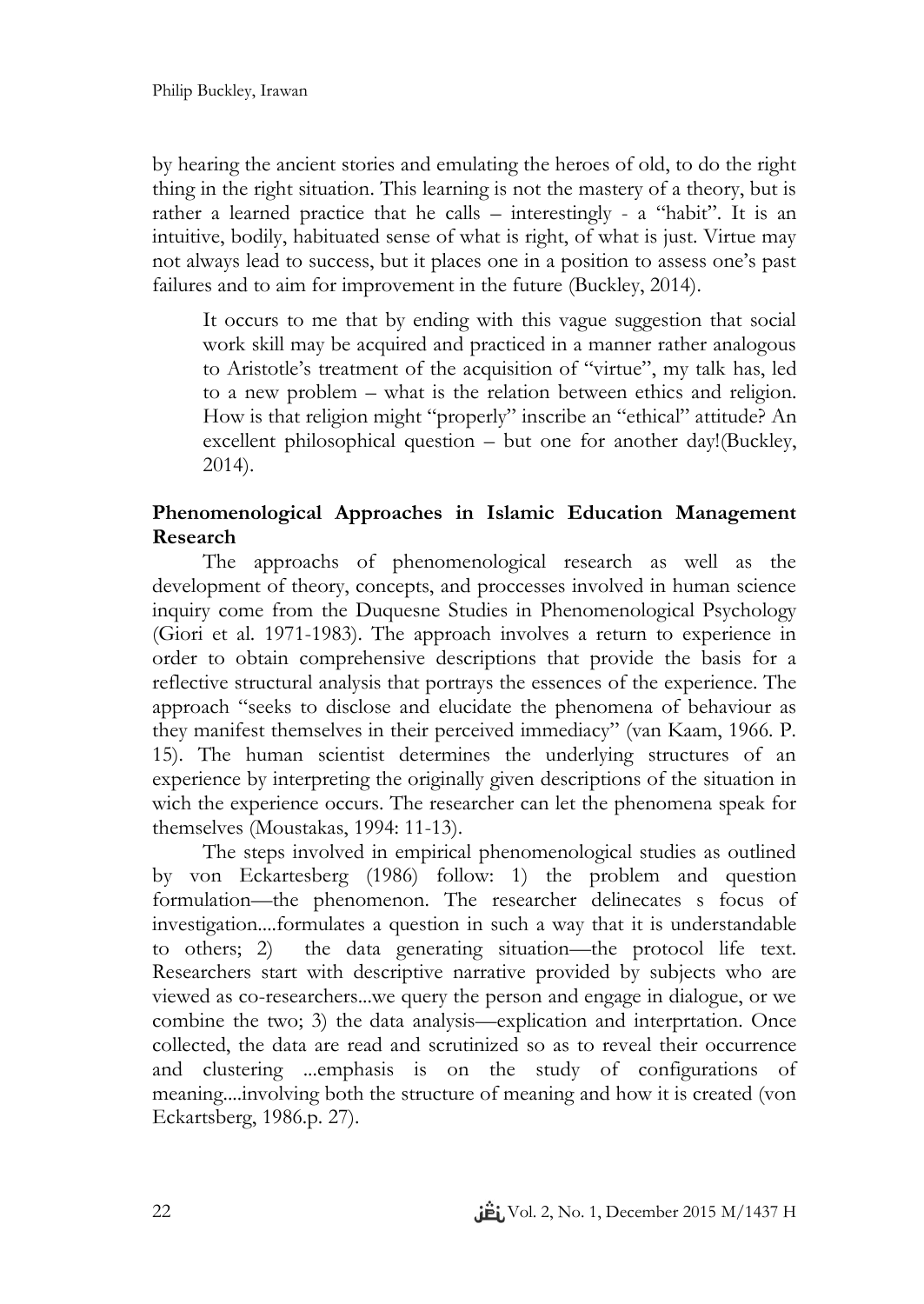In deriving evidence in phenomenological investigations, the scientific researcher establishes and carries out a series of methods and procedures that satisfy the requirements of an organized, disciplined and systematic study. These include: 1) discovering a topic and question rooted in autobiographical meanings and values. as well as involving social meanings and significance; 2) conducting a comprehensive review of the professional and research literature; 3) constructing a set of criteria to locate appropriate co-researchers; 4) providing co-researchers with instructions on the nature and purpose of the investigation, and developing an agreement that includes obtaining informed consent, insuring confidentiality and delineating the responsibility action of the primary researcher and research participant, consistent with ethical principles of research; 5) conducting and recording a lengthy personto-person interview that focuscs on a bracketed topic and question. A followup interview may also be needed; 6) organizing and analyzing the data to facilitate development of individual textural and structural descriptions, a composite textural description, a composite structural description, and a synthesis of textural and structural meanings and essences (Moustakas, 1994, p. 103-104).

The above methodological requirements may be organized in terms of methods of preparation. Methods of collecting data, and methods of organizing and analyzing data. A method offers a systematic way of accomplishing something orderly and disciplined, with care and rigor. Procedures or techniques make up a method, provide a direction and steps to be followed, and move a study into action. Every method in human science research is open ended. There are no definitive or exclusive requirement. Each research project holds its own integrity and establishes its own methods and procedures to facilitate the flow of the investivatior and the collection of data (Moustakas, 1994, p. 104).

# *Formulating the Question*

The first challenge of the MPI researcher, in preparing to conduct a phenomenological investigation, is to arrive at a topic and question that have both social meaning and personal significance. The question must be stated in clear and concrete terms. The key words of the question should be defined, discussed, and clarified so that the intent and purpose of the investigation are evident. The position of each key word, or focus, of the question determines what is primary in pursuing the topic and what data will be collected (Moustakas, 1994, p. 104).

In phenomenological research, the question grows out of an intense tangents of it may complicate an articulation of a manageable and specific question. Yet this process of permitting aspects of the topic to enter into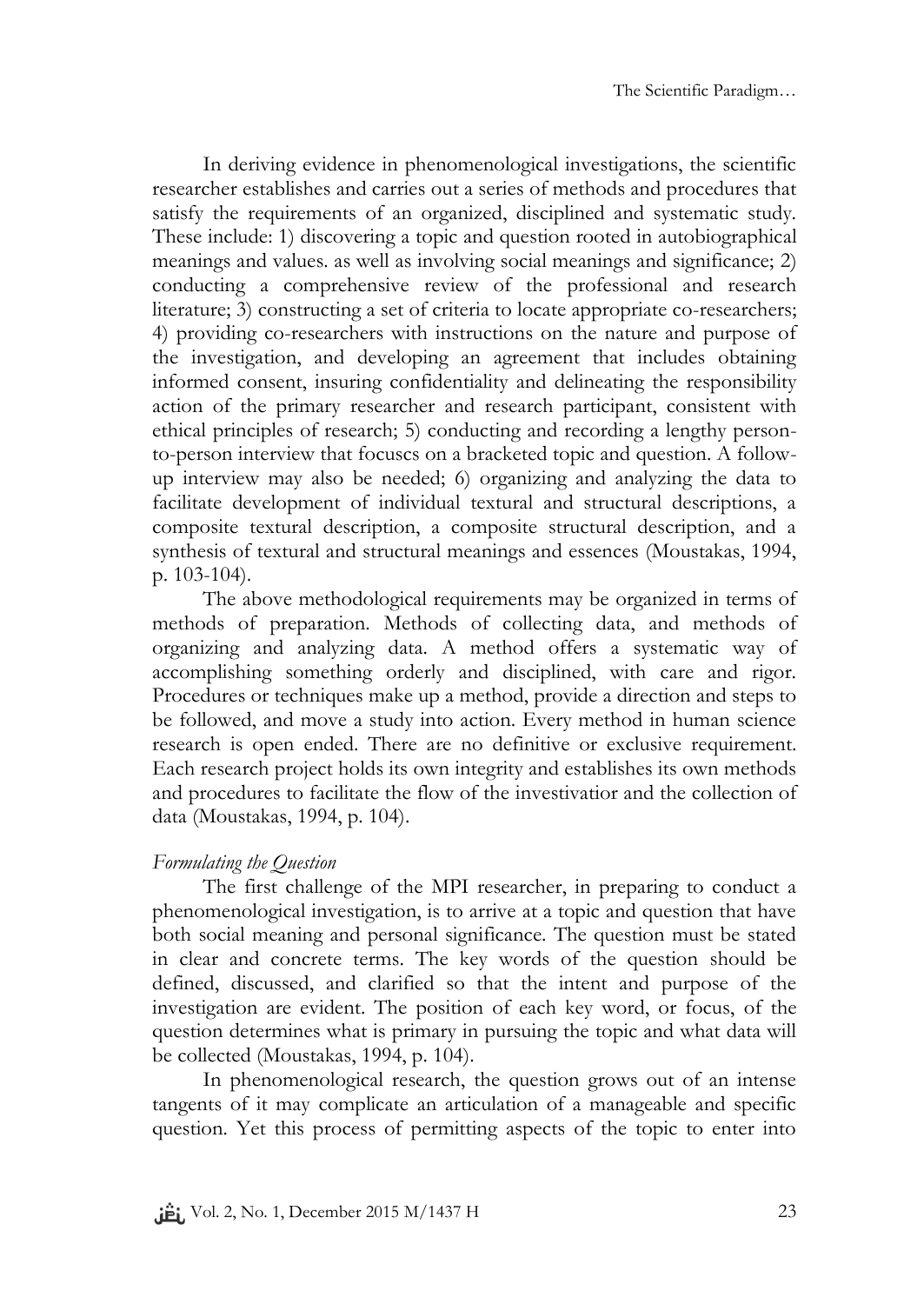awareness is essential in the formulation of a core question that will remain viable and alive throughout the investigation. A human science research question has definite characteristics: 1) It seeks to reveal more fully the essences and meanings of human cxperiCnce; 2) It seeks to uncover the qualitative rather than the quantitative factors in behavior and experience; 3) It engages the total self of the research participant, and sustains personal and passionate involvement; 4) It does not seek to predict or to determine causal relationships; 5) It is illuminated through careful, comprehensive descriptions, vivid and accurate renderings of the experience. rather than measurements, ratings, or scores (Moustakas, 1994: 104-105).

#### *Validation Of Data*

A good example of validation of data is borrowed from Humphrey's (1991) study of "searching for life's meaning." Humphrey interviewed 14 coresearchers in exploring his topic description of their experience. He requested of each participant that she or he carefully examine the unified description of the search for life's meaning and that additions and corrections be made. Of the 13 who responded, 8 stated that the synthesis was accurate and that no changes were needed.

#### Humphrey comments:

The fourteenth was contacted twice by mail and twice by phone, but did not respond. Three offered important suggestions concerning omissions or questions of emphasis. Two indicated that they did not believe that the "dark side" of their search for meaning—the terrifying sense of meaningless or universal chaos which they sometimes experienced—was adequately represented.... This was an eye-opening confrontation to me, inviting me to look more closely at my own fear of the existential void and hidden desperation which might lead one to hold onto something rather than risking the apparent abyss of meaninglessness. I had thought that my heuristic exploration of my own scared had been thorough.... I had been aware that two transcribers had resigned from continuing to work on my project while they were working on two different research interviews right at the point at which the participants were describing comprehensively their fear meaninglessness. Cleary this is a powerful and difficult aspect of the search for meaning which some of us would rather avoid. Fortunately, the step of participant validation highlighted the reduced emphasis on this aspect. I returned to . . . my own search and also reexamined the research interviews. (pp. 81.82) (Reprinted by permission of the author) (Moustakas, 1994, p. 111).

Humphrey revised the "synthesis" statement, significantly expanding the qualities and meanings of the dark side of searching for life's meaning.

#### *Review of The Professional and Research Literature*

Another method of preparing to conduct a phenomenological study involved review of the professional and research literature connected with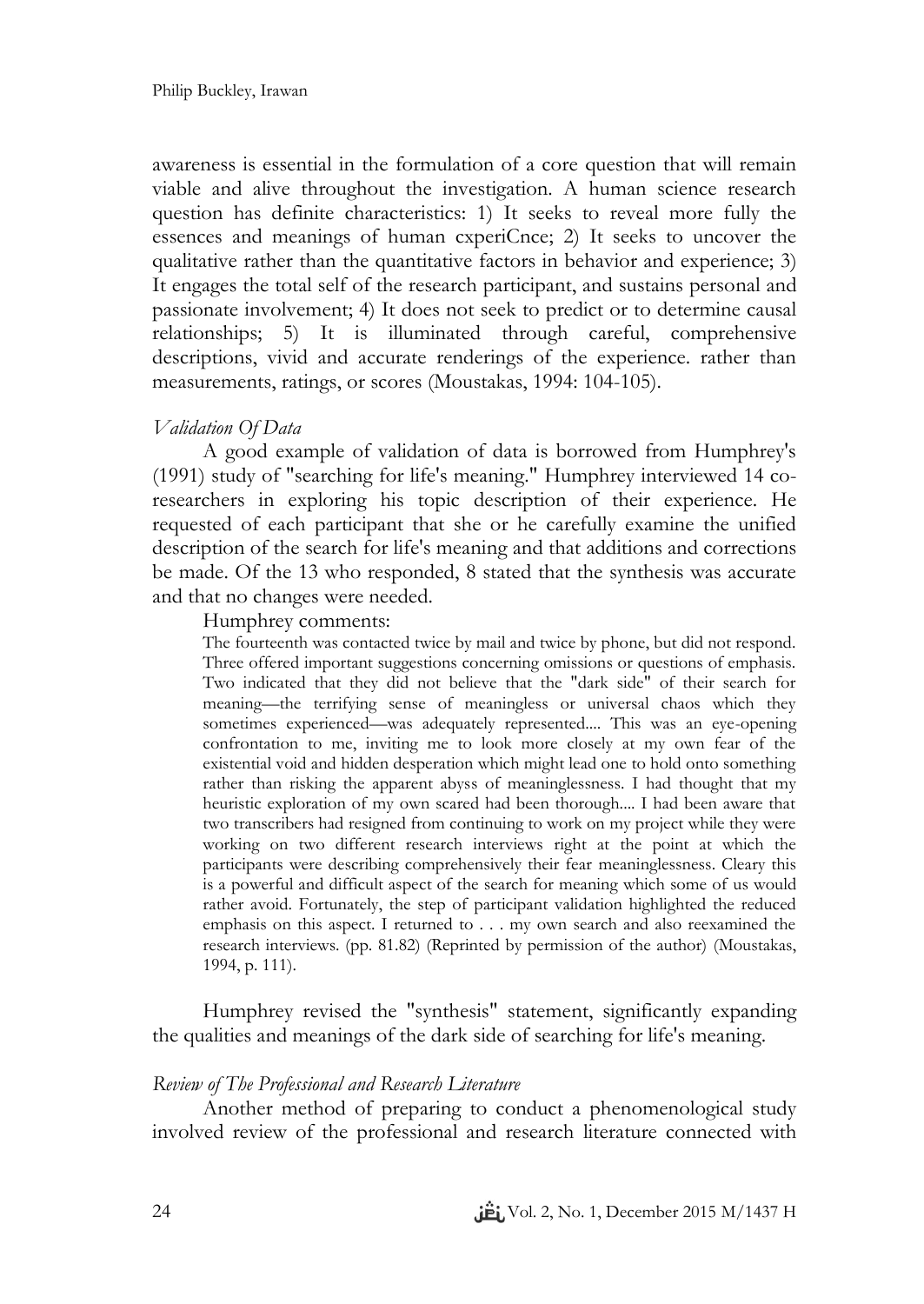the research topic and question. The investigator assesses the prior relevant studies; distinguishes their designs, methodologies, and findings from the investigator's own study; and indicates what new knowledge he or she is seeking and expects to obtain (Moustakas, 1994, p. 111).

Cooper (1989) has identified four major kinds of literature review. The integrative review presents the "state of knowledge" relevant to a topic and draws conclusions from the many separate studies that arc reviewed. These studies typically define the problem, outline the methods of data collection, evaluate the data, make analyses and interpretations, and present the findings. The theoretical review analyzes the theories that account for the existence of the phenomenon. The methodological review examines the rcscarch methods developed and utilized in the published works. The thematic review organizes the core themes presented in the studies and presents their findings within the core themes. Regardless of the approach, both formal and informal methods are used (Moustakas, 1994, p. 112).

Manual and of informal sources might include a follow-up of references cited in review papers on the topic as well as those appearing on book lists obtained from library indexes; browsing in bookstores and libraries, contacts with experts on the topic, conversations with professors and other students; documents of relevant government agencies; studies of comments on the topic from past reviews of the litcraturc; and attendance at professional meetings. In determining the key descriptors for locating rcfcicnccs, the Thesaurus of Psychological Index Terms and comprehensive dictionaries are utilized (Moustakas, 1994, p. 112).

From his survey of 57 authors of research reviews covering psychology and education, Cooper (1989) determined that the significance of the references were derived from various searches. The most central were: computer searches of abstract databases, such as ERIC and Psych-INFO; manual searches of abstract databases; computer searches of a , citation index, such as SSCI; manual searches of a citation index; references in review papers written by others; and references in books Cooper (1989) summarizes the purposes for using the technical and nontechnical literature. The technical literature includes: theoretical sensitivity regarding concepts and relationships in order to look for evidence from one's own research that confirms or rejects the relevancy of the concepts and relationships and in order to learn ways of approaching and interpreting one's data; secondary sources of data may provide useful interviews and field notes as well as descriptive materials of relevant events, actions, and perspectives of the research participant; guides to questions to explore with one's co-researchers- , ideas helpful in developing one's theory, and supplementary validation of the accuracy of one's research findings (pp. 51-52). The nontechnical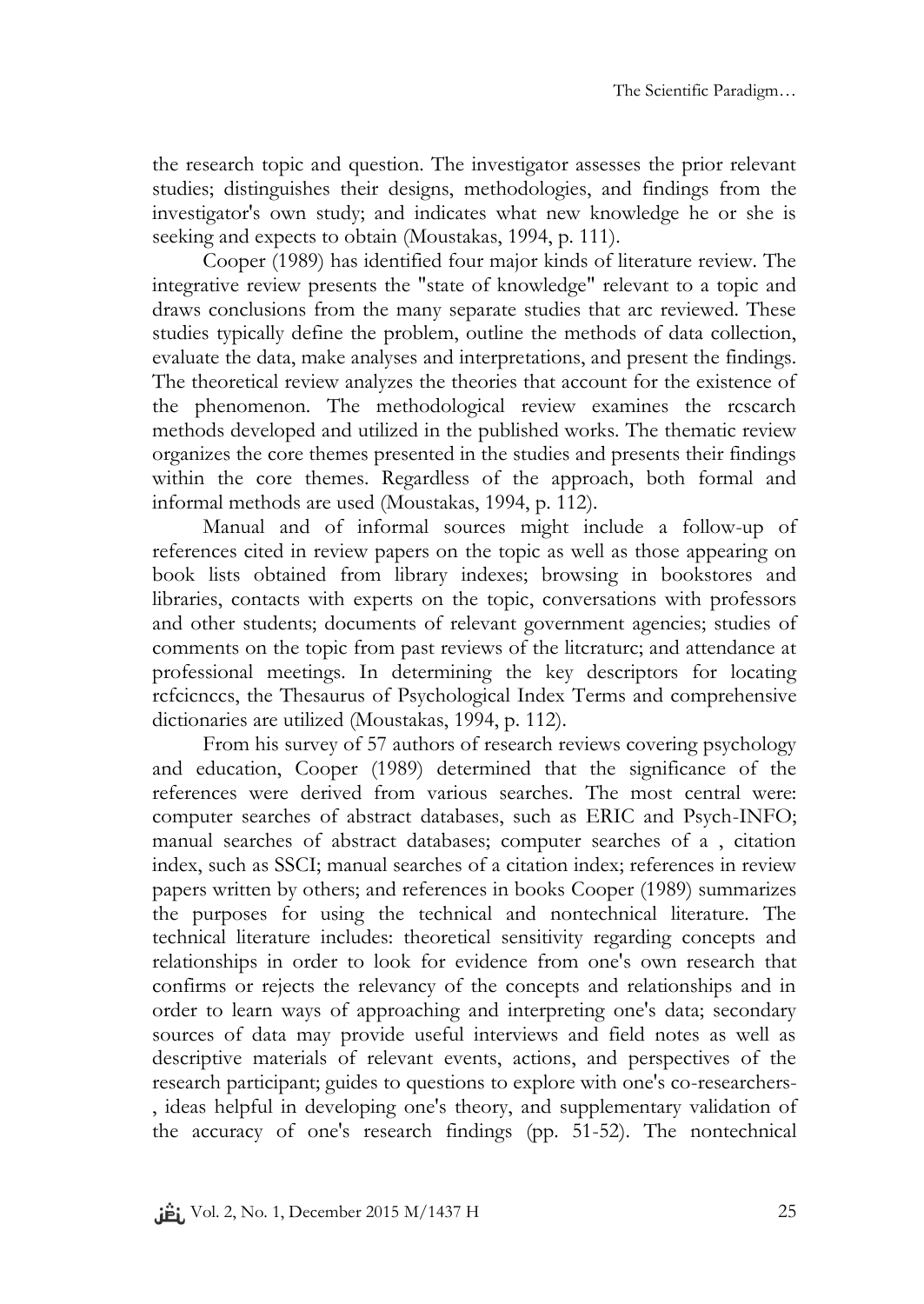literature "can be used as primary data, especially historical and biographical studies. In most studies they (i.e., letters, biographies, diaries, reports, videotapes, and newspapers) are important sources of data, supplementing the most usual interviews and observations" (Cooper. 1989. p. 55 in Moustakas, 1994, p. 112-113).

### *Methods of Data Collection*

Typically in the phenomenological investigation the long interview is the method through which data is collected on the topic and question. The phenomenological interview involves an informal, interactive process and utilizes open-ended comments and questions. Although the primary researcher may in advance develop a series of questions aimed at evoking a comprehensive account of the person's experience of the phenomenon, these are varied, altered, or not used at all when the co-researcher shares the full story of his or her experience of the bracketed question (Moustakas, 1994, p. 114).

Often the phenomenological interview begins with a social conversation or a brief meditative activity aimed at creating a relax; d and trusting atmosphere. Following this opening, the investigator suggests that the co-researcher take a-few moments to focus on the experience, moments of particular awareness and impact, and then to describe the experience fully. The interviewer is responsible for creating a climate in which the research participant will feel comfortable and will respond honestly and comprehensively (Moustakas, 1994, p. 114).

# *General Interview Guide*

Sometimes a general interview guide, or topical guide, is used when the co-researcher's story has not tapped into the experience qualitatively and with sufficient meaning and depth. Broad questions, such as the following, may also facilitate the obtaining of rich, vital, substantive descriptions of the coresearcher's experience of the phenomenon. The language and timely way in which the questions are posed facilitates full disclosures of the coresearcher's experience. 1) What dimensions, incidents and people intimately connected with the experience stand out for you? 2) How did the experience affect you? What changes do you associate with the experience? 3) How did the experience affect significant others in your life? 4) What feelings were generated by the experience? 5) What thoughts stood out for you? 6) What bodily changes or states were you aware of at the time? 7) Have you shared all that is significant with reference to the cxperitnce? (Moustakas, 1994, p. 116).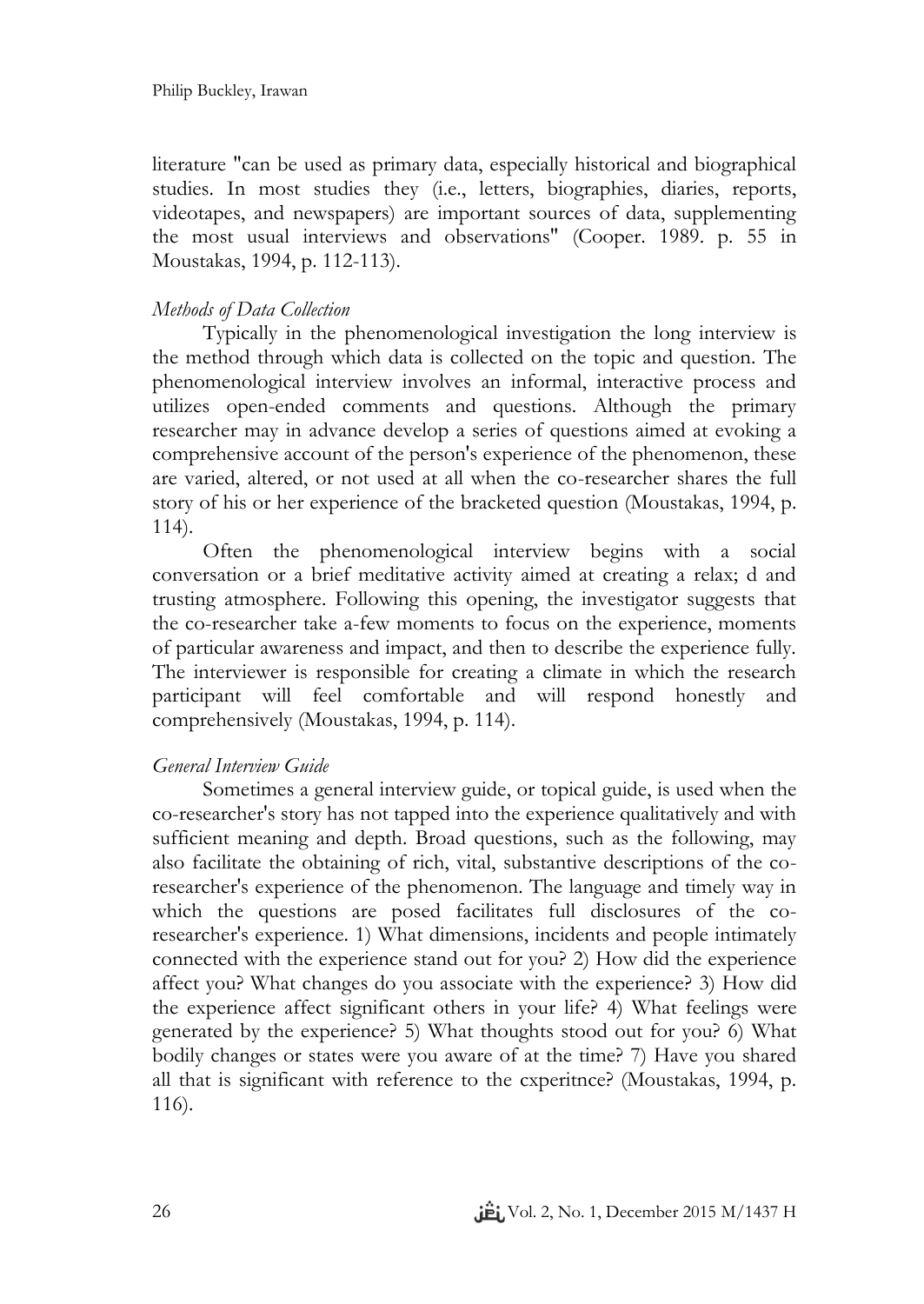### *Organization And Analysis Of Data*

Organization of data begins when the primary researcher places the transcribed interviews before him or her and studies the material through, the methods and procedures of phenomenal analysis. The procedures include horizonalizing the data and regarding every horizon or statement relevant to the topic and question as having equal value. From the textures and structures into the meanings and essences of the phenomenon are constructed (Moustakas, 1994, p. 118).

#### *Modification Of The Van Kaam Method Of Analysis Of Phenomenological Data*

Using the complete transcription of each research participant; 1) Listing and Preliminary grouping. List every expression relevant to the experience- (Horizonalization); 2) Reduction and Elimination: To determine the Invariant Constituents: Test each expression for two requirements; (a) Does it contain a moment of the experience that is a necessary and sufficient constituent for understanding it? (b) Is it possible to abstract and label it? If so, it is a horizon of the experience. Expressions not meeting (tie above requirements are eliminated. Overlapping, repetitive, and vague expressions are also eliminated or presented in more exact descriptive terms. The horizons-that remainare the invariant constituents of the experience; 3) Clustering and Thematizing the Invariant Constituents: Cluster (he invariant constituents of the experience that are related into a thematic label. The clustered and labeled constituents arc the core themes of the experience; 4) Final Identification of the Invariant Constituents and Themes by Application: Validation. Check the invariant constituents and their accompanying theme against the complete record of the research participant. (1) Are they expressed explicitly in the complete transcription? (2) Are they compatible if not explicitly expressed? (3) If they arc not explicit or compatible. they are not relevant to the co-researcher's experience and should be deleted; 5) Using the relevant, validated invariant constituents and themes, construct for each co-researcher an Individual Textural Description of the experience. Include verbatim examples from the transcribed interview; 6) Construct for each co-rcscarclier an Individual Structural Description of the experience based on the Individual Textural Description and Imaginative Variation; 7) Construct for each research participant a Textural-Structural Description of the meanings and essences of the experience. incorporating the invariant constituents and themes (Moustakas, 1994, p. 120-121). By the explantion, there are statement that from the individual temural-structural descriptions, develop a composite description of the meanings any' essences of the experience, -representing the group as a whole.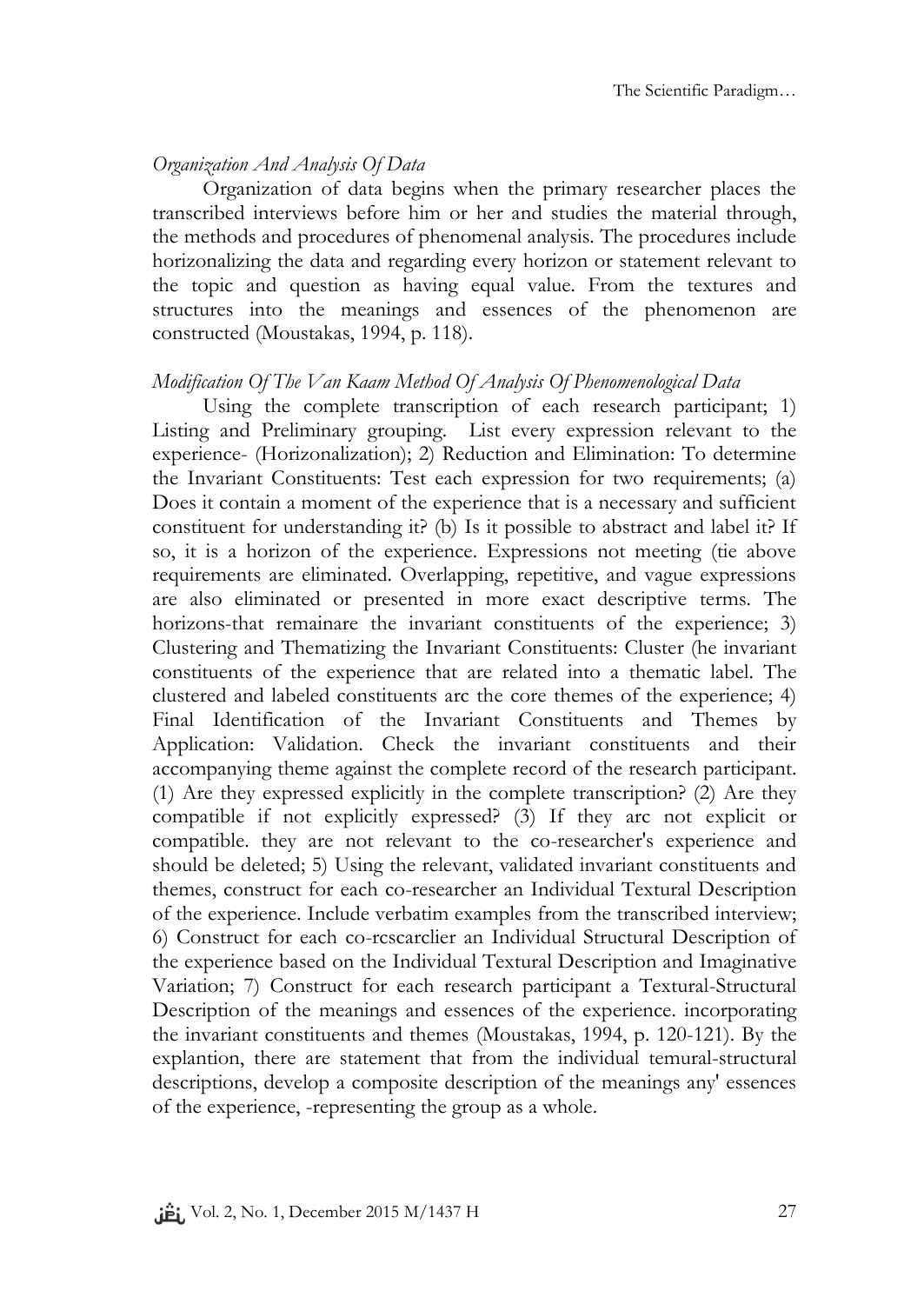# *Modification of The Stevick -Cola Izzi- Keen Method of Analysis of Phenomenological Data*

A second method of organizing and analyzing phenomenological data is derived from any modification of methods of analysis suggested by Stevie!: (1971), Coiaizzi (1973), and Keen (1975). Each of the steps is presented in the appropriate order of analysis; 1) Using a phenomenological approach, obtain a full description of your own experience of (he phenomenon); 2) From the verbatim transcript of your experience complete the following steps: (a). Consider each statement with respect to significance for description of the experience; (b). Record all relevant statements; (c). List each nonrepetitive, nonoverlapping statement. These are the invariant horizons or meaning units of the experience; (d). Relate and cluster the invariant meaning units into themes; (c). Synthesize the invariant meaning units and themes into a description of the textures of the experience. Include verbatim examples; (f). Reflect on your own textural description. Through imaginative variation, construct a description of the structures of your experience; (g). Construct a textural-structural description of the meanings and essences of your experience; 3) From the verbatim transcript of the experience of each of the other co-researcher, complete the above steps, a through; 4) From the individual textural-structural descriptions of all coresearchers' experiences, construct a composite textural-structural description of the meanings and essences of the experictice, integrating- all individual textural structural descriptions into a universal description of the experience rcprcscnting the group as a whole (Moustakas, 1994: 122).

In the sections that follow, from various research investigations, I will offer examples of horizonalization; delimiting to invariant horizons or meaning units, clustering the invariant constitucpts into themes. Individual textural and individual structural descriptions, composite textural and composite structural descriptions, and synthesis of textural and structural meanings and essences.

# **CONCLUSION**

In order to become a well-established science, Islamic Education Management should not be overly dominated by theology. Therefore, Islamic Education Management can build the scientific foundation of phenomenology, apart from the scientific method positivistic. Phenomenology can be an alternative formulation of science MPI because: 1) is natural (no reduction on pre-thought); 2) can reach the essence of the phenomenon; 3) systematic and 4) suitable for digging symptoms theological, historical, sociological and psychological principals and education managers Islam. There are four models of epistemology phenomenology that can be